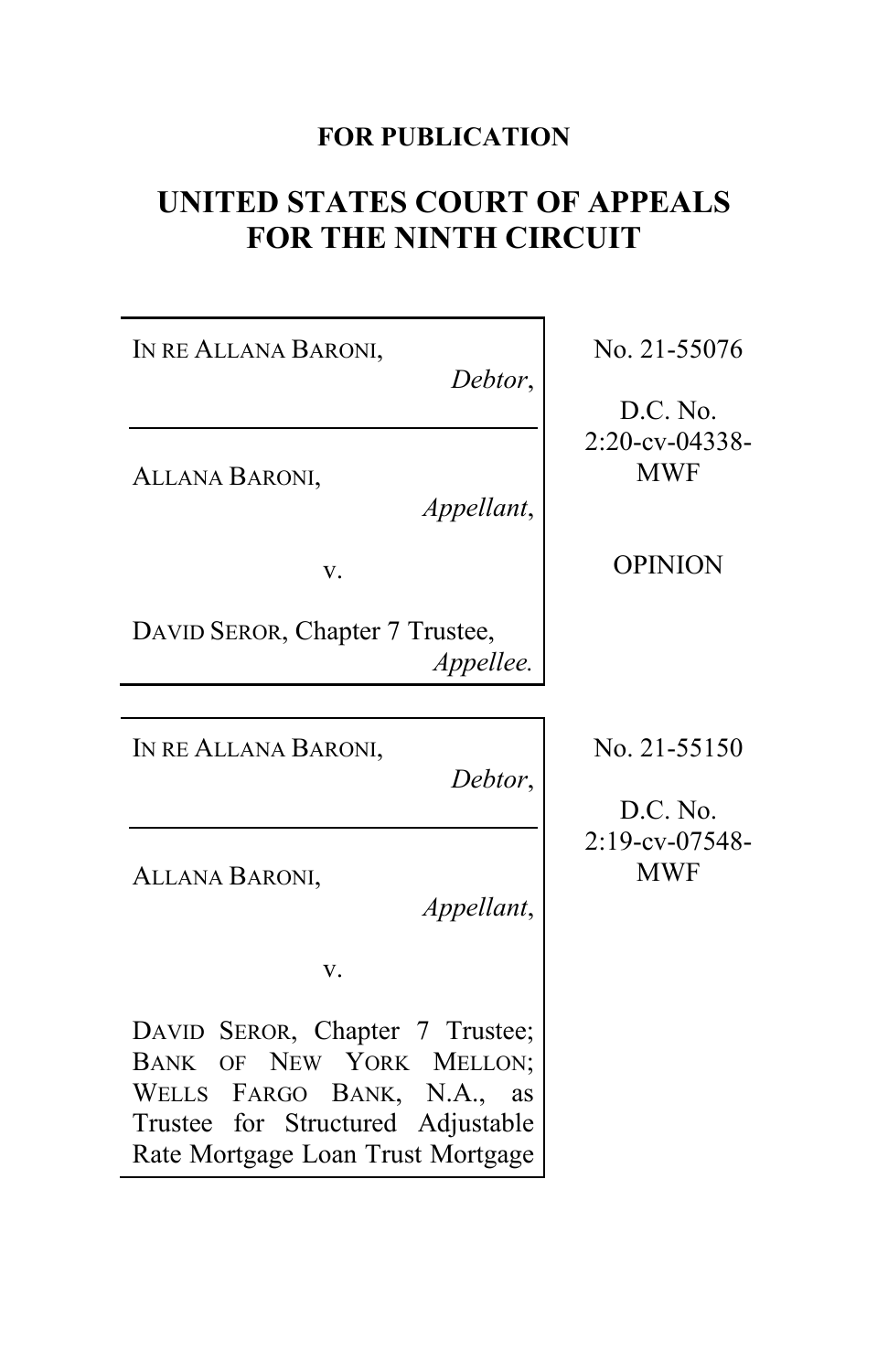Pass-Through Certificates, Series 2005-17,

*Appellees*,

v.

NATIONSTAR MORTGAGE LLC, *Movant.*

> Appeal from the United States District Court for the Central District of California Michael W. Fitzgerald, District Judge, Presiding

Argued and Submitted December 7, 2021 Pasadena, California

Filed June 8, 2022

Before: Paul J. Kelly, Jr.,**[\\*](#page-1-0)** Milan D. Smith, Jr., and Danielle J. Forrest, Circuit Judges.

Opinion by Judge Forrest

<span id="page-1-0"></span>**<sup>\*</sup>** The Honorable Paul J. Kelly, Jr., United States Circuit Judge for the U.S. Court of Appeals for the Tenth Circuit, sitting by designation.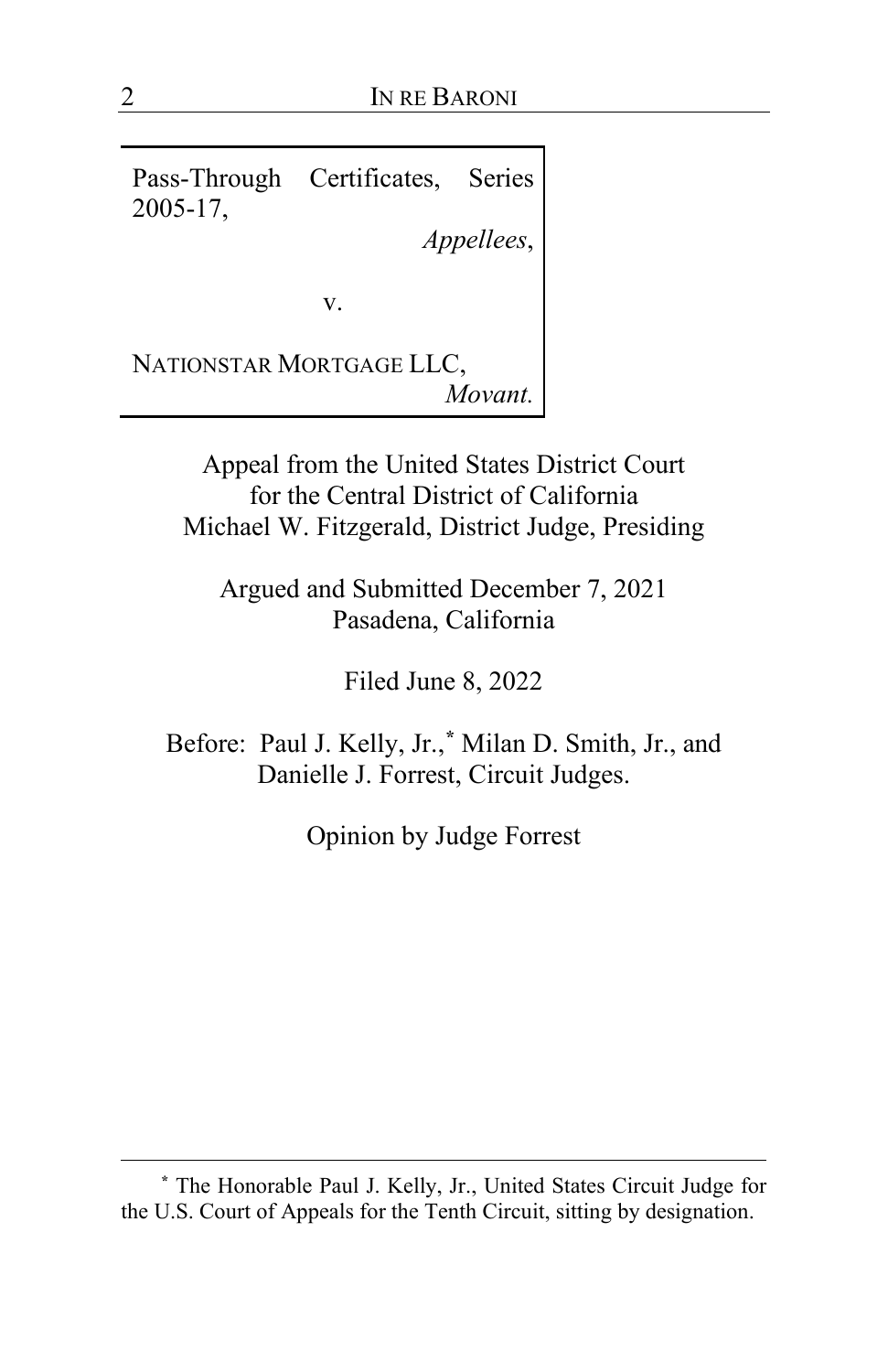# **SUMMARY[\\*\\*](#page-2-0)**

### **Bankruptcy**

The panel affirmed the bankruptcy court's orders converting Allana Baroni's bankruptcy case from Chapter 11 to Chapter 7 and ordering Baroni to turn over undistributed assets in her possession to the Chapter 7 bankruptcy estate.

The panel held that the bankruptcy court properly exercised its discretion in converting the case to Chapter 7 for cause under 11 U.S.C. § 1112(b)(1). The panel held that the party seeking relief under  $\S$  1112(b)(1) has the initial burden of persuasion to establish that cause exists for granting such relief. The panel held that failing to make required payments can be a material default of a Chapter 11 plan, even if the debtor has made payments for an extended period before the default or taken other significant steps to perform the plan. The panel concluded that the bankruptcy court did not err in finding that Baroni's default in paying Bank of New York Mellon's secured claim was cause for conversion because both the amount and duration of this default were significant. In addition, conversion to Chapter 7 was in the best interests of the creditors and the bankruptcy estate, and Baroni's ability to immediately cure her default was not an unusual circumstance indicating that the creditors' and the estate's interests were best served by not granting relief under § 1112(b)(1).

<span id="page-2-0"></span>**<sup>\*\*</sup>** This summary constitutes no part of the opinion of the court. It has been prepared by court staff for the convenience of the reader.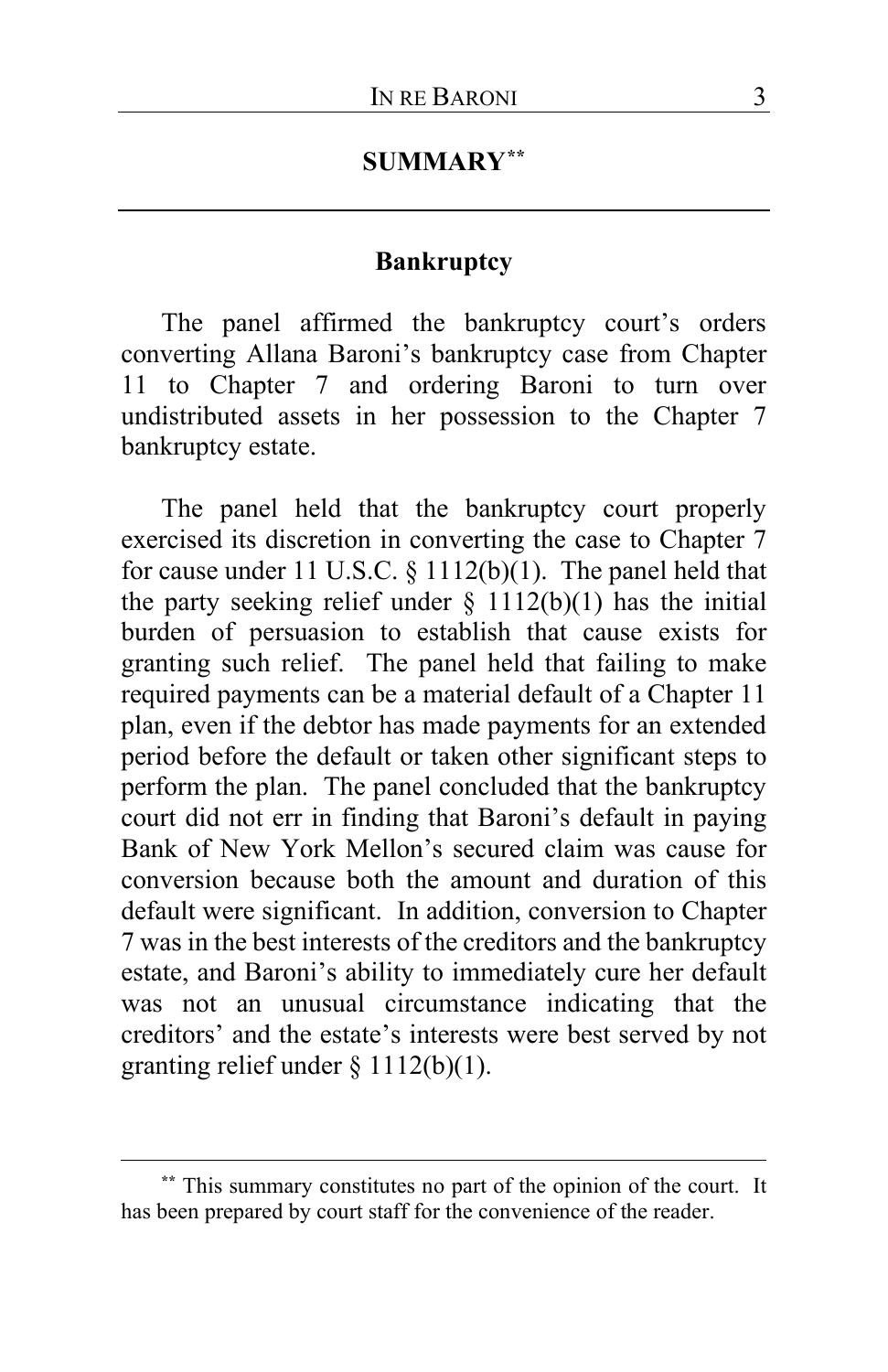The panel further held that the bankruptcy court did not err in requiring Baroni to turn over the rent and sale proceeds from her rental properties to the Chapter 7 trustee. Upon the confirmation of a Chapter 11 plan, the property of the bankruptcy estate vests in the debtor under 11 U.S.C. § 1141. In determining whether assets revest in the Chapter 7 estate upon conversion, courts consider whether there is an explicit plan provision regarding the distribution of future proceeds of an asset to creditors and whether the plan retains broad powers in the bankruptcy court to oversee implementation of the plan. The panel concluded that under Baroni's Chapter 11 plan, she did not receive the rental properties free and clear of all claims and interest of creditors at confirmation, but rather the income from the rental properties remained subject to the plan because the premise of the plan was to pay creditors with the ongoing income stream from those properties. The panel concluded that to hold that the unadministered rent and sale proceeds did not revest in the bankruptcy estate upon conversion to Chapter 7 would frustrate the intent of the plan and would be contrary to many of its provisions.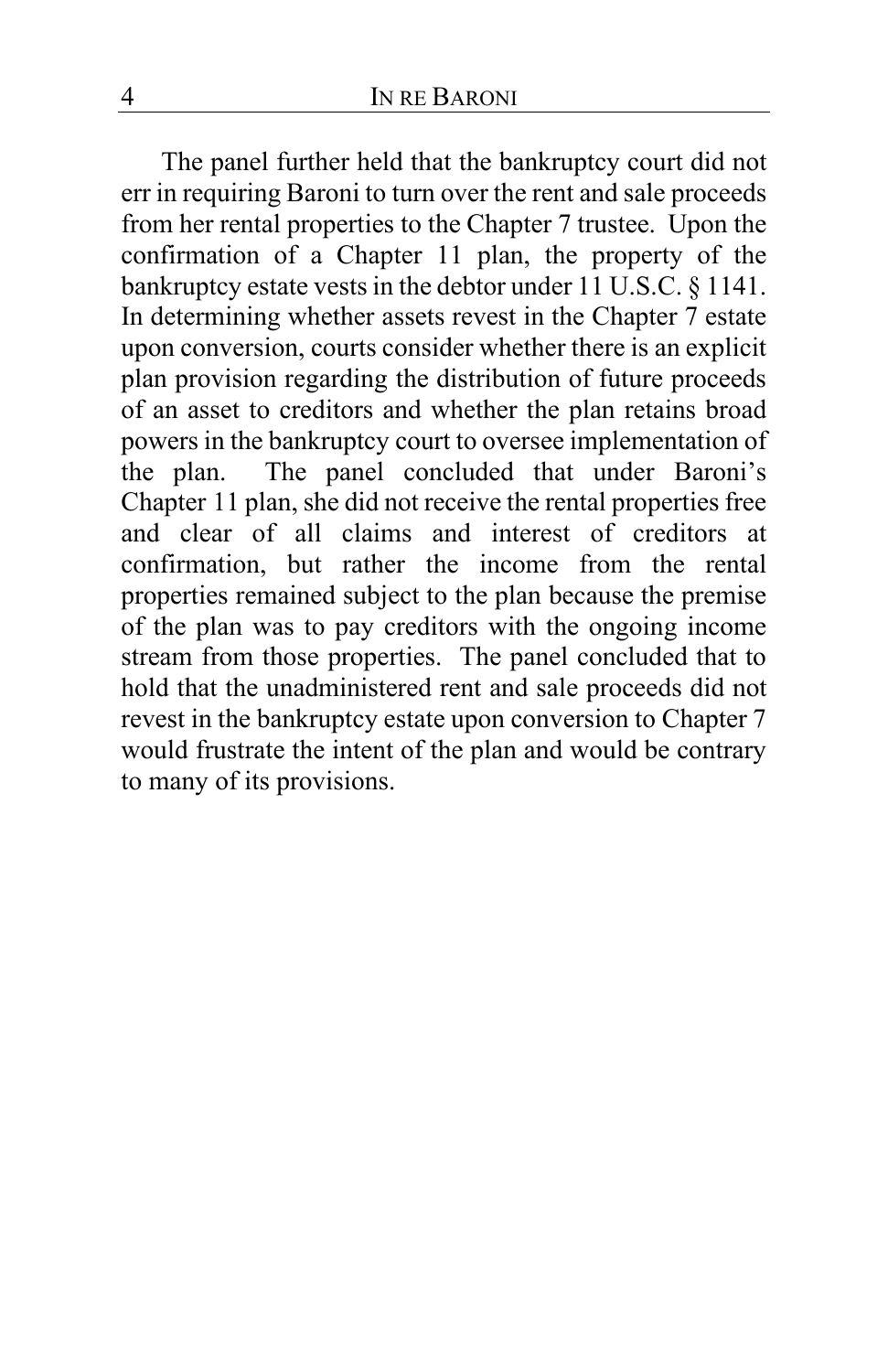### **COUNSEL**

M. Jonathan Hayes (argued) and Matthew D. Resnik, Resnik Hayes Moradi LLP, Encino, California, for Appellant.

Jessica L. Bagdanov (argued), Steven T. Gubner, and Susan K. Seflin, Brutzkus Gubner, Woodland Hills, California, for Appellee David Seror.

Jan T. Chilton (argued), Severson & Werson APC, San Francisco, California, for Appellee Wells Fargo Bank.

D. Kyle Deak (argued) and Justin D. Balser, Troutman Pepper Hamilton Sanders LLP, Irvine, California; Preston K. Ascherin, Akerman LLP, Los Angeles, California; for Appellee Bank of New York Mellon.

### **OPINION**

FORREST, Circuit Judge:

Appellant Allana Baroni defaulted under her Chapter 11 bankruptcy plan by refusing to pay Appellee Bank of New York Mellon**[1](#page-4-0)** (Bank of NYM) after she lost her adversary proceeding challenging the bank's secured claim. This was not the first time that Baroni had refused to pay a secured creditor as required under her plan. As a result, the bankruptcy court granted Bank of NYM's motion to convert the bankruptcy case from Chapter 11 to Chapter 7 and

<span id="page-4-0"></span>**<sup>1</sup>** Bank of NYM's full name of record is "The Bank of New York Mellon f/k/a The Bank of New York, as Successor Trustee to JP Morgan Chase Bank, N.A., as Trustee for the Holders of SAMI II Trust 2006- AR6, Mortgage Pass Through Certificates, Series 2006-AR6."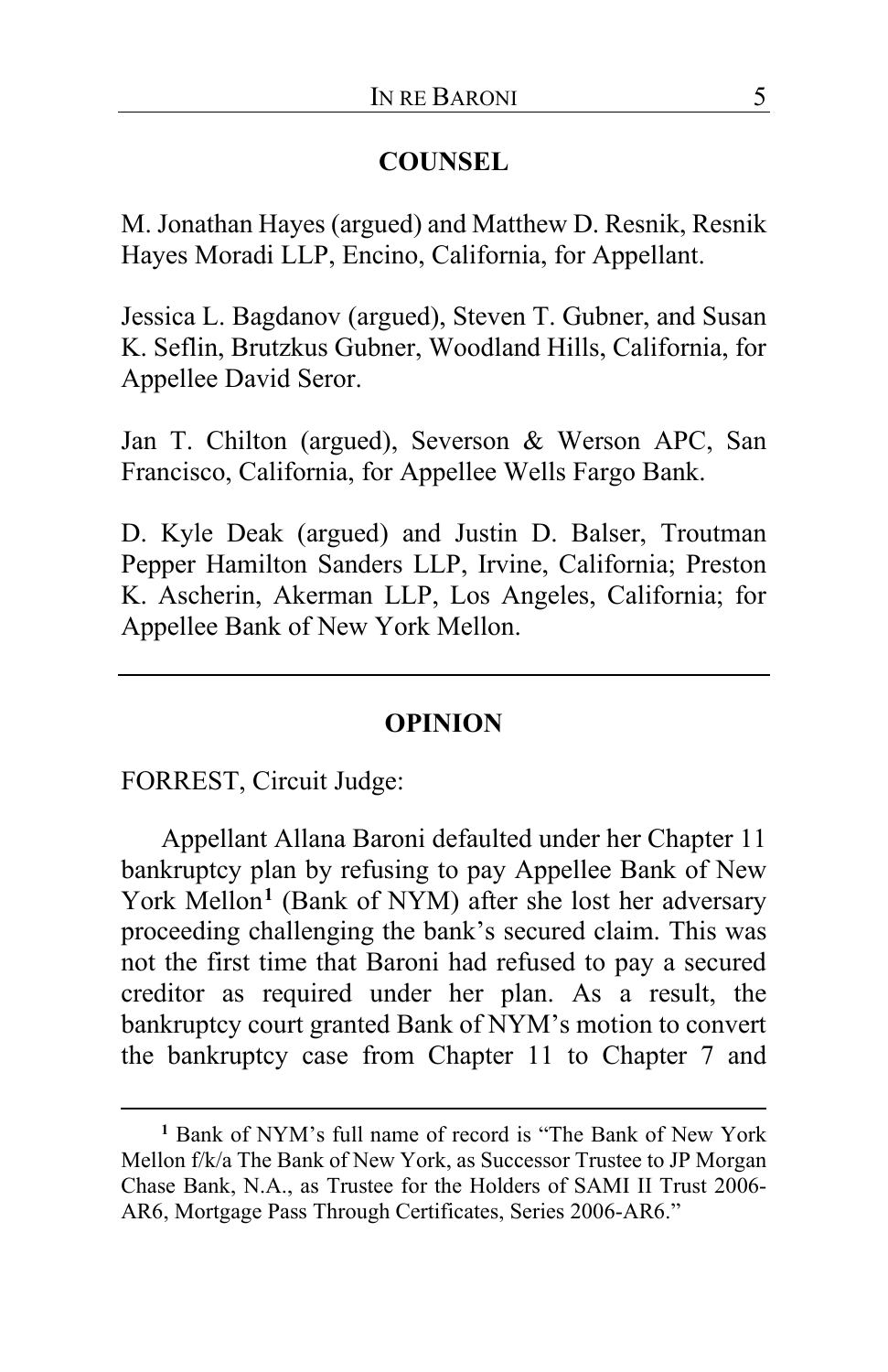ordered Baroni to turn over undistributed assets in her possession to the Chapter 7 bankruptcy estate. Baroni challenged these two decisions in separate appeals. We have jurisdiction under 28 U.S.C.  $\S$  158(d), and we affirm both orders.

### **I. BACKGROUND**

### **A. Baroni files for bankruptcy**

Baroni filed for bankruptcy after defaulting on several mortgage loans that she received to purchase rental properties. She initially filed under Chapter 13, but her case was converted to Chapter 11. Bank of NYM and Wells Fargo,**[2](#page-5-0)** which is not a party in these appeals, filed several proofs of claim asserting secured claims based on the deeds of trust that Baroni signed. Baroni disputed these secured claims asserting that Bank of NYM and Wells Fargo were not authorized to enforce her loan obligations for various reasons. Consequently, she proposed a Chapter 11 plan (Plan) that would allow her to continue renting the properties and to make her loan payments into separate Reserve Accounts while she pursued adversary proceedings against Bank of NYM and Wells Fargo. Under the terms of her Plan, if her challenges failed and these creditors' secured claims were allowed, she was required to transfer the funds held in the relevant Reserve Account "within 10 business days of entry of an order identifying the allowed claim holder" and to make all future loan payments directly to the lender. But if a lender's claim was disallowed, the relevant reserve funds would revert to Baroni*.* The bankruptcy court confirmed

<span id="page-5-0"></span>**<sup>2</sup>** Wells Fargo's full name is "Wells Fargo Bank, N.A. As Trustee For Structured Adjustable Rate Mortgage Loan Trust Mortgage Pass-Through Certificates, Series 2005-17."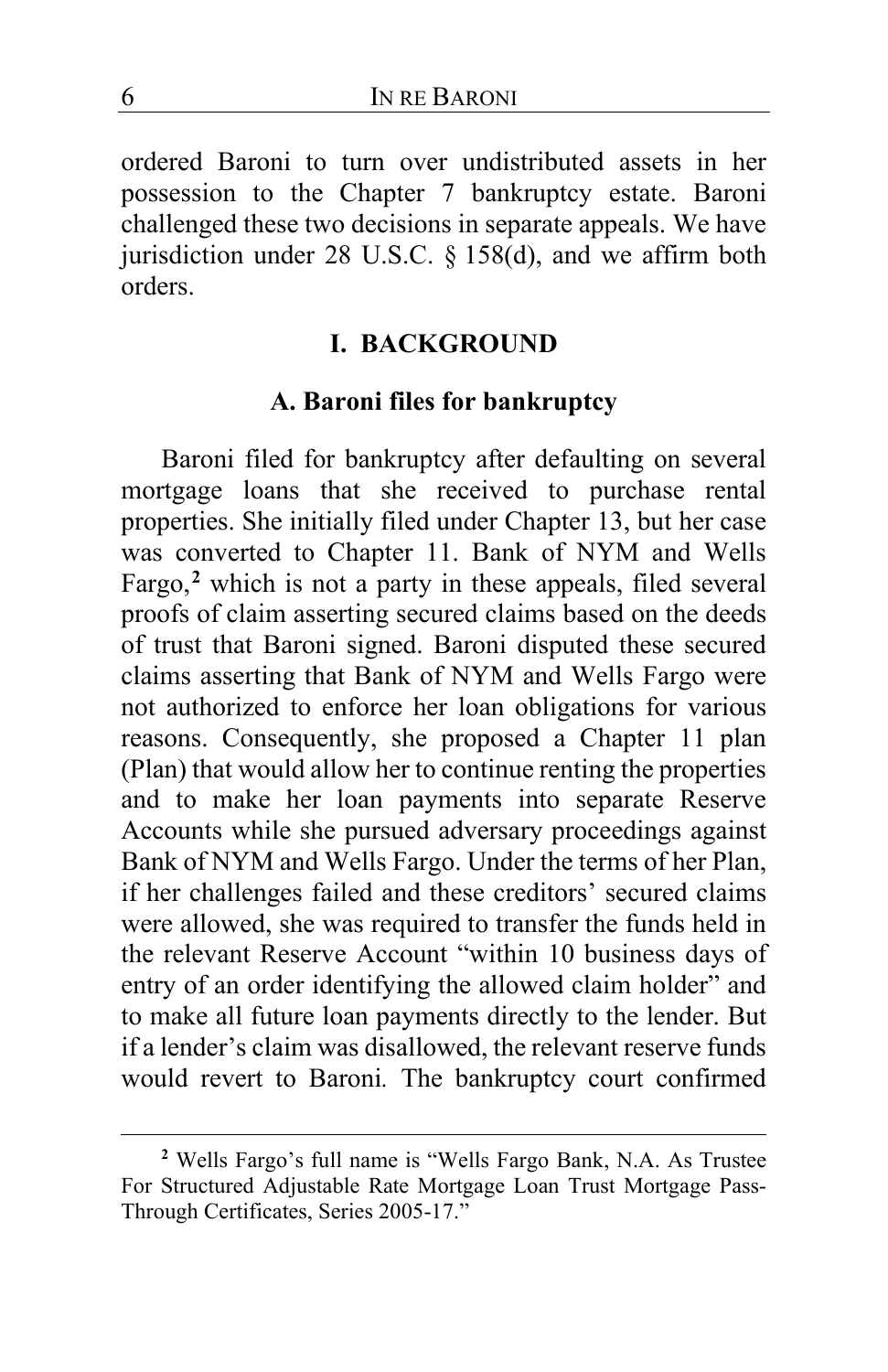Baroni's proposed Chapter 11 Plan over objection from creditors.

### **B. Baroni challenges Bank of NYM's secured claim**

Baroni began making her installment payments into the Reserve Accounts and initiated adversary proceedings against Bank of NYM and Wells Fargo challenging their secured claims. Three years later, Baroni lost her challenge against Wells Fargo. That is when the trouble that led to this litigation started. Despite the Plan requirement that she transfer to Wells Fargo the funds in the Reserve Account associated with its loan and start making her loan payments directly to Wells Fargo, she refused. In response, Wells Fargo moved to convert Baroni's bankruptcy case to Chapter 7 so that a trustee would be appointed to preserve and administer the estate and ensure ongoing payments were made. After several hearings, Baroni ultimately paid Wells Fargo as required, and the bankruptcy court denied Wells Fargo's conversion motion as moot.

A year later, Baroni also lost her adversary proceeding against Bank of NYM when the bankruptcy court determined that Bank of NYM was the holder of Baroni's promissory note and was authorized to enforce her loan contract. Once again, Baroni refused to transfer the reserve funds to Bank of NYM or to start making loan payments directly to the bank.

As justification for her refusal to comply with the Plan, Baroni stated that she and her husband had each received a 1099-C from the Internal Revenue Service (IRS) indicating that a company named Specialized Loan Services had written off \$305,977.12 of the subject loan balance. Baroni contends that because both her and her husband received a 1099-C, her loan was reduced by a total of \$611,954.24 and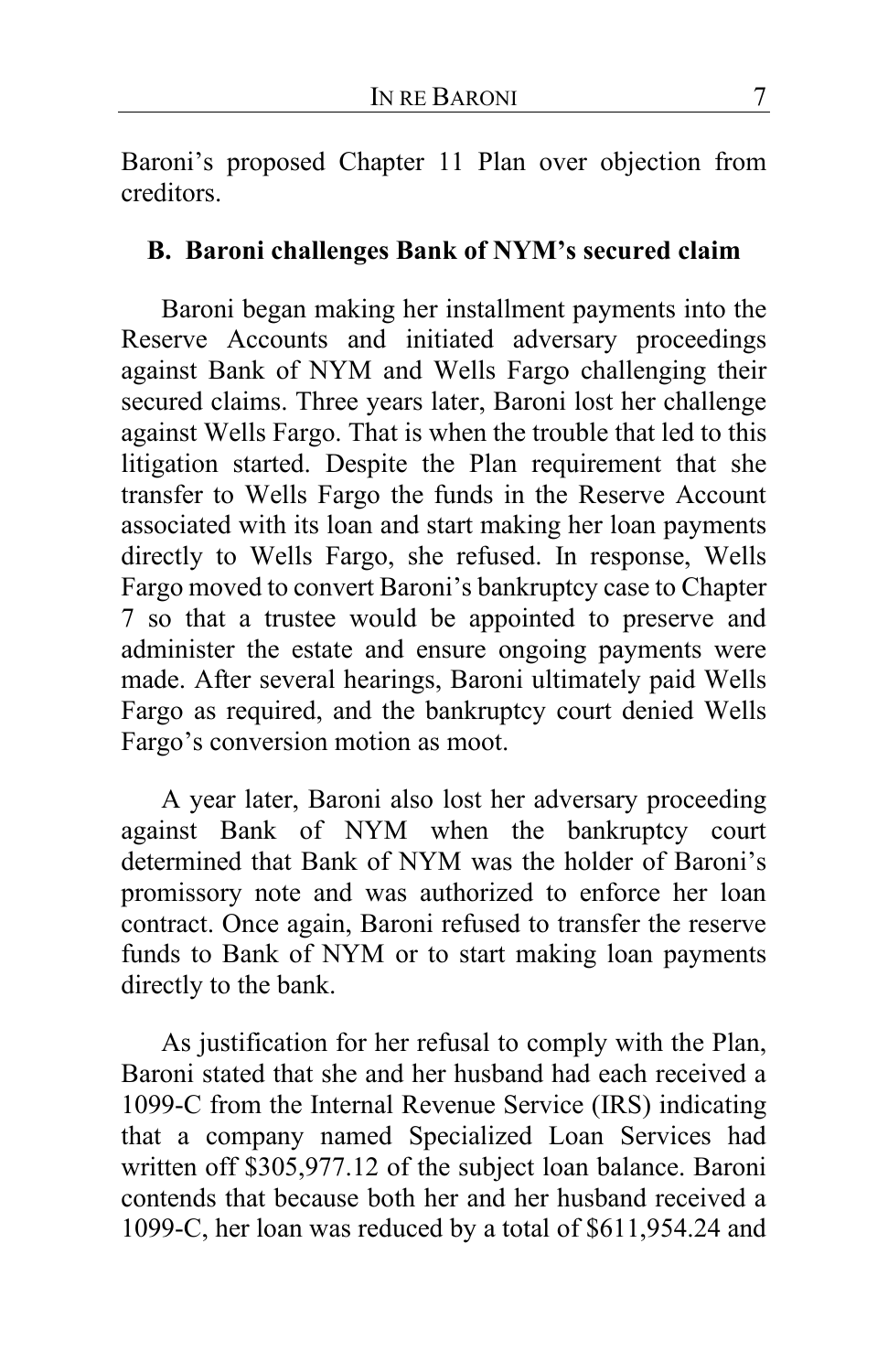that Bank of NYM had not properly calculated her remaining balance. She demanded that Bank of NYM explain the impact of the write-off before she would transfer the Reserve Account funds. After making multiple requests for Baroni to provide a copy of the 1099-Cs, Bank of NYM explained that only \$305,977.12 was written off the loan balance after part of the balance was rendered unsecured under the bankruptcy Plan, and the bank continued to insist that Baroni transfer the Reserve Account funds. Baroni did not accept this explanation and refused to make payment until the 1099-C issue was "resolved."

### **C. Bank of NYM moves to convert to Chapter 7**

After a few months of back and forth without resolution, Bank of NYM filed its own conversion motion asking for Baroni's case to be converted to Chapter 7. This motion was filed approximately six months after the Plan required Baroni to transfer the reserve funds to Bank of NYM. The bankruptcy court held a hearing and granted this motion, concluding that Baroni had materially defaulted under the Plan by refusing to transfer the reserve funds to Bank of NYM and by not making her ongoing loan payments directly to the bank.

Baroni moved for reconsideration arguing that she could cure her default immediately. She also argued for the first time that Bank of NYM failed to give proper notice of its conversion motion to all creditors. The bankruptcy court denied her motion for reconsideration. Baroni appealed to the district court, which affirmed the bankruptcy court.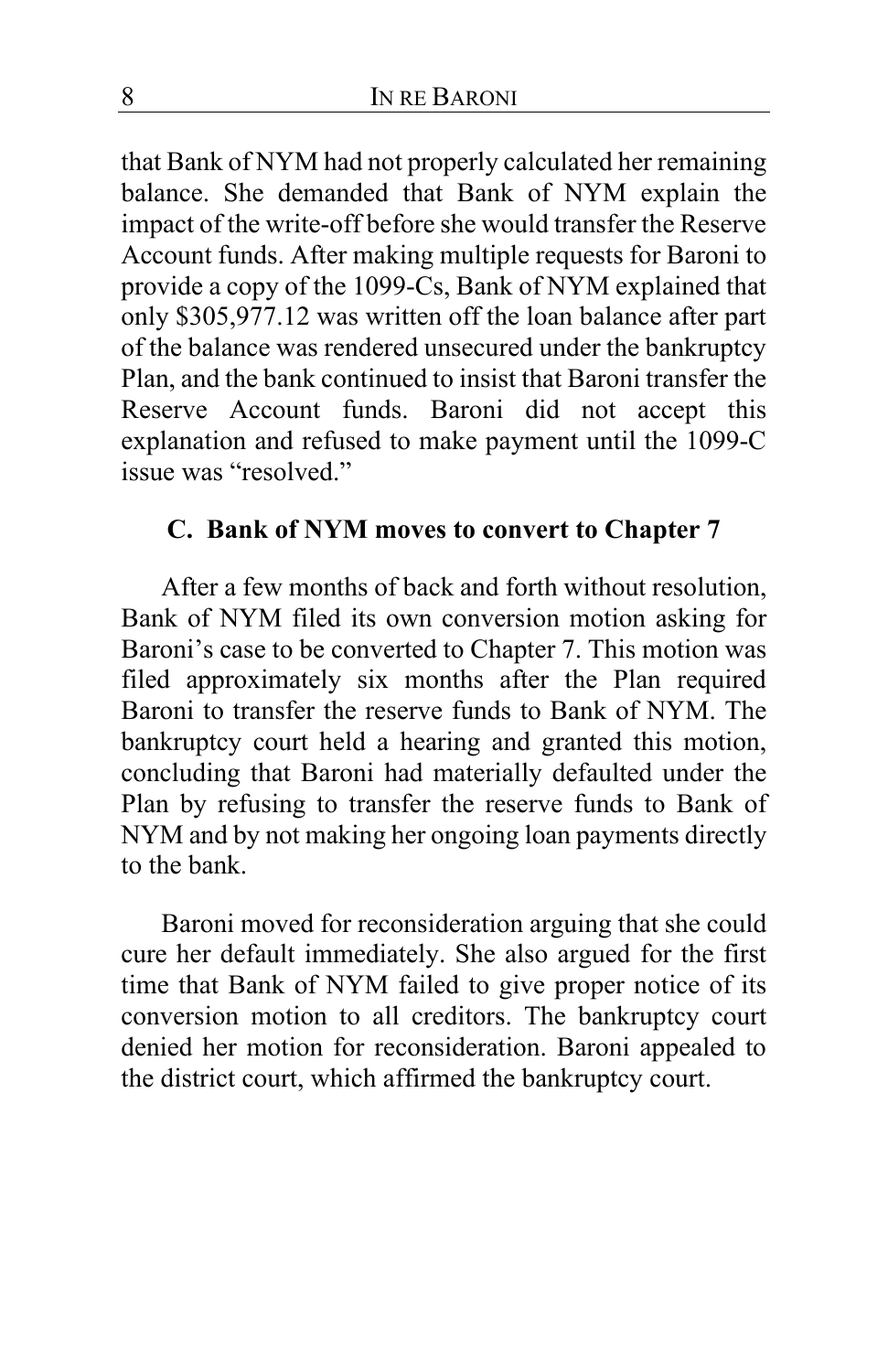# **D. Baroni refuses to turn over assets to the bankruptcy estate**

After Baroni's case was converted to Chapter 7, the Chapter 7 Trustee requested that Baroni transfer all Reserve Account funds to the bankruptcy estate. The Trustee also requested turnover of the sale proceeds from the rental property for which Wells Fargo had submitted a secured claim and the rental proceeds from the rental property for which Bank of NYM submitted a secured claim. Baroni transferred the Reserve Account funds (while also protesting that the funds were not part of the Chapter 7 estate) but refused to transfer the rental and sale proceeds, arguing that they were not part of the bankruptcy estate because these assets revested in her when her Chapter 11 Plan was confirmed. The Trustee filed a motion for turnover of these assets.

The bankruptcy court determined that neither the Plan nor the Bankruptcy Code addressed what would happen to the assets of the Chapter 11 estate upon conversion to Chapter 7 after plan confirmation. Therefore, the bankruptcy court held that the Local Bankruptcy Rules for the Central District of California applied by default, which provided that unadministered assets revert to the bankruptcy estate upon conversion unless the plan provides otherwise.

The bankruptcy court also rejected Baroni's argument that the sale and rental proceeds were not property of the bankruptcy estate under our caselaw. Specifically, the bankruptcy court held that *Pioneer Liquidating Corp. v. United States Trustee (In re Consol. Pioneer Mortg. Entities)*, 264 F.3d 803 (9th Cir. 2001), established that unadministered property of a confirmed Chapter 11 plan revests in the Chapter 7 estate upon conversion if (1) the "plan provides for the distribution of future proceeds of an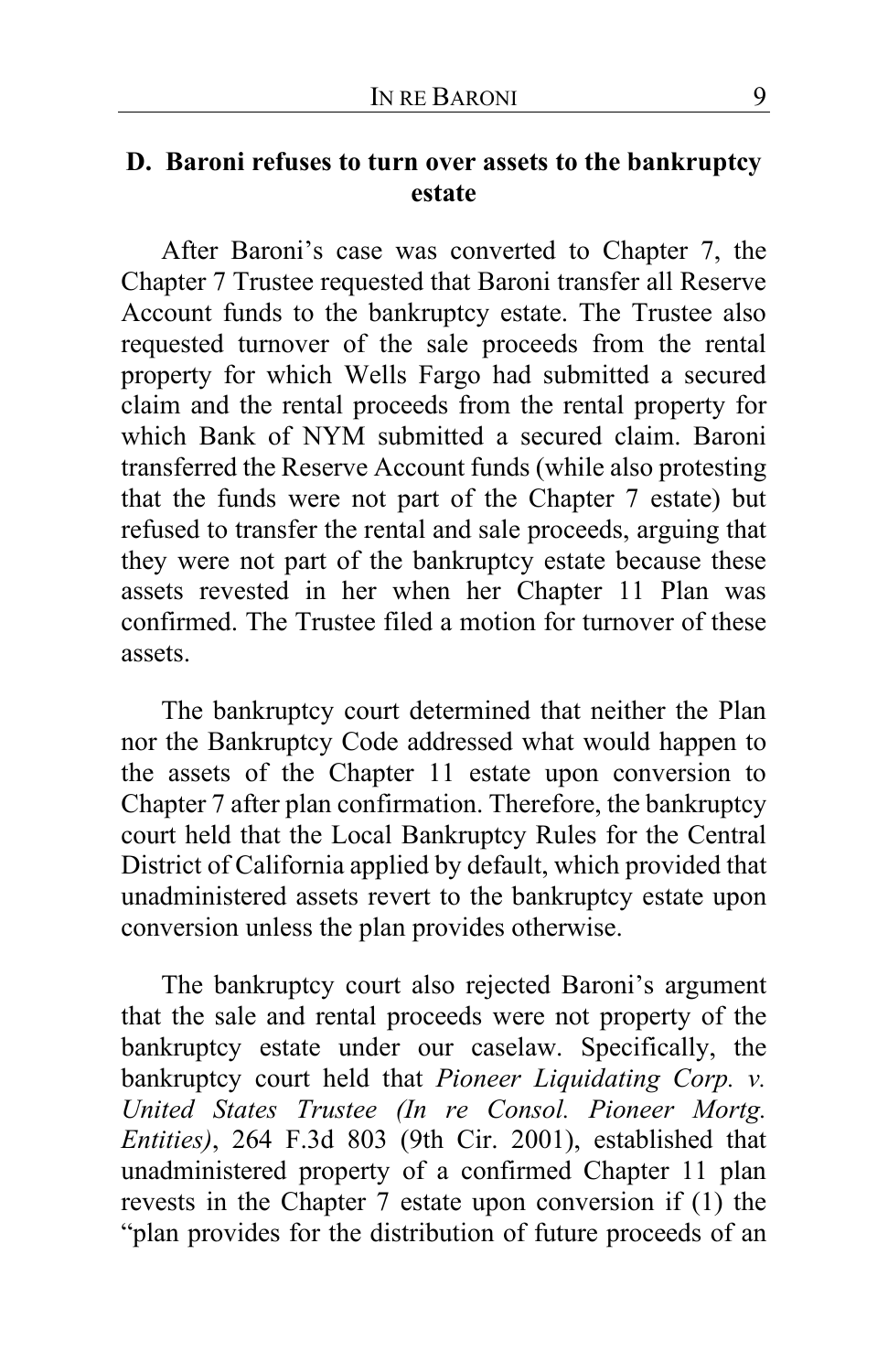asset to creditors" and (2) "the bankruptcy court retains broad powers to supervise the implementation of the plan." The bankruptcy court found that the Plan contemplated Baroni would pay future rent proceeds to her creditors and required the bankruptcy court to oversee implementation of its provisions. Consequently, it held that the assets passed into the Chapter 7 estate upon conversion.

On appeal, the district court disagreed with the bankruptcy court's analysis of *Pioneer* but affirmed its decision requiring Baroni to turn over the subject assets to the Chapter 7 estate under Local Rule 3020-1.

#### **II. DISCUSSION**

"We independently review the bankruptcy court's decision and do not give deference to the district court's determinations." *Saxman v. Educ. Credit Mgmt. Corp. (In re Saxman)*, 325 F.3d 1168, 1172 (9th Cir. 2003) (citation omitted). We review the bankruptcy court's conclusions of law de novo, and its findings of fact for clear error. *Nichols v. Birdsell*, 491 F.3d 987, 989 (9th Cir. 2007).

As previously stated, Baroni filed two separate appeals. One challenging the bankruptcy court's order converting her Chapter 11 case into Chapter 7 for materially defaulting on the confirmed Chapter 11 plan (conversion appeal). And one challenging the bankruptcy court's order requiring that she turn over assets in her possession to the Chapter 7 Trustee so that they become part of the bankruptcy estate (turnover appeal). As these issues relate to each other, we address them together, analyzing the conversion order first and then the turnover order.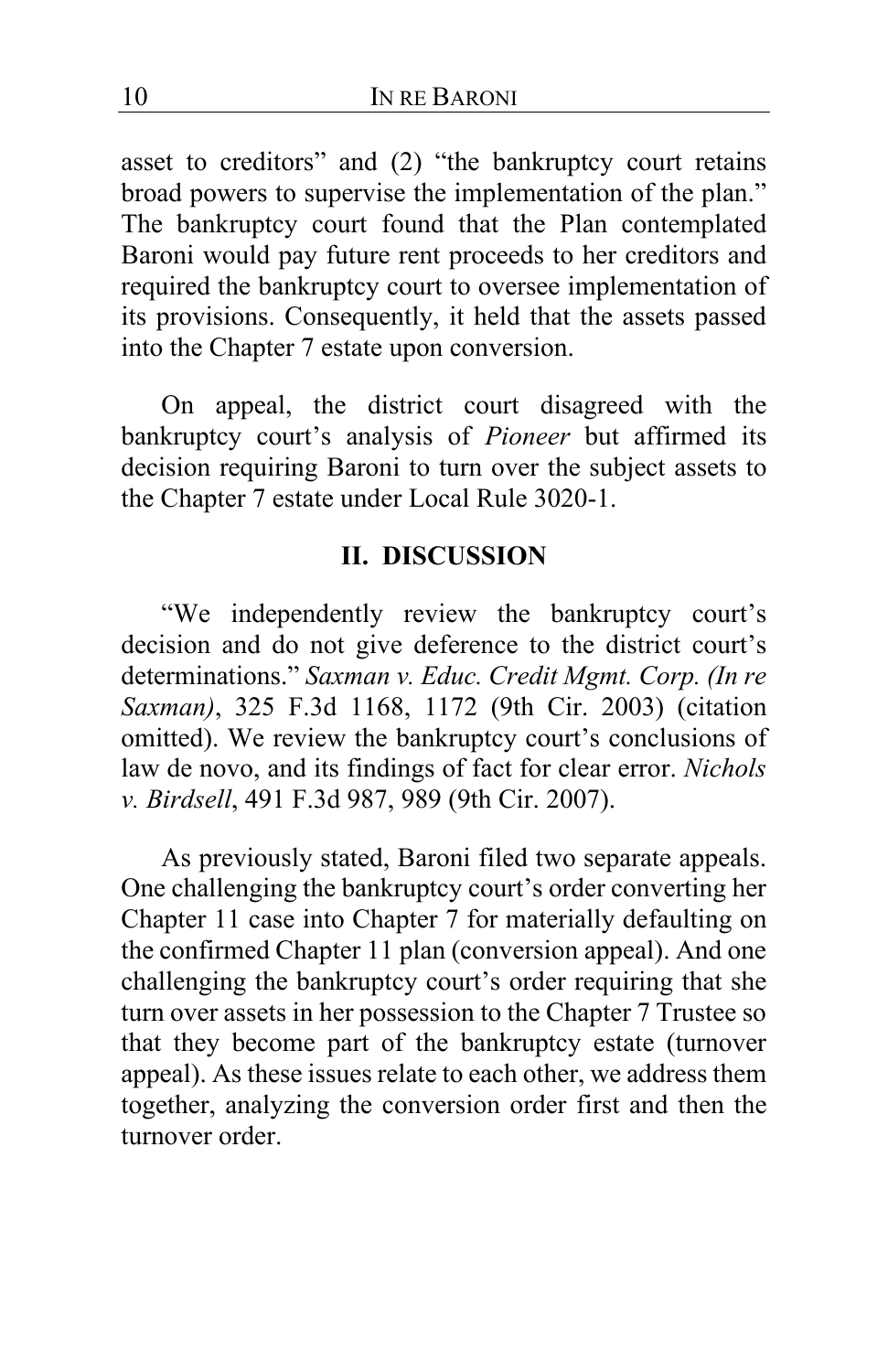### **A. Chapter 7 Conversion**

"The decision to convert [a] case to Chapter 7 is within the bankruptcy court's discretion." *Pioneer*, 264 F.3d at 806. We will reverse the bankruptcy court only if its decision was "based on an erroneous conclusion of law or when the record contains no evidence on which [the bankruptcy court] rationally could have based [its] decision." *Id.* at 806–07 (first alteration in original) (quoting *Benedor Corp. v. Conejo Enters., Inc. (In re Conejo Enters., Inc.)*, 96 F.3d 346, 351 (9th Cir. 1996)).

The standard for converting a Chapter 11 case to Chapter 7 is set out in 11 U.S.C. § 1112. This statute provides that the bankruptcy court "shall convert a case under this chapter to a case under chapter 7 or dismiss a case under this chapter, whichever is in the best interests of creditors and the estate, for cause." 11 U.S.C.  $\S$  1112(b)(1). However, even if cause is established, Section 1112(b)(2) prohibits a bankruptcy court from granting relief under Section 1112(b)(1) if the bankruptcy "court finds and specifically identifies unusual circumstances establishing that converting or dismissing the case is not in the best interests of creditors and the estate, *and* the debtor or any other party in interest establishes [one of two enumerated circumstances]." *Id.* § 1112(b)(2) (emphasis added). Thus, depending on the arguments advanced by the parties, there are three primary inquiries: (1) whether cause exists for granting relief under Section  $1112(b)(1)$ ; (2) whether granting relief is in the creditors' and the estate's best interests; and (3) if so, which form of relief best serves the creditors' and the estate's interests. We address each in turn.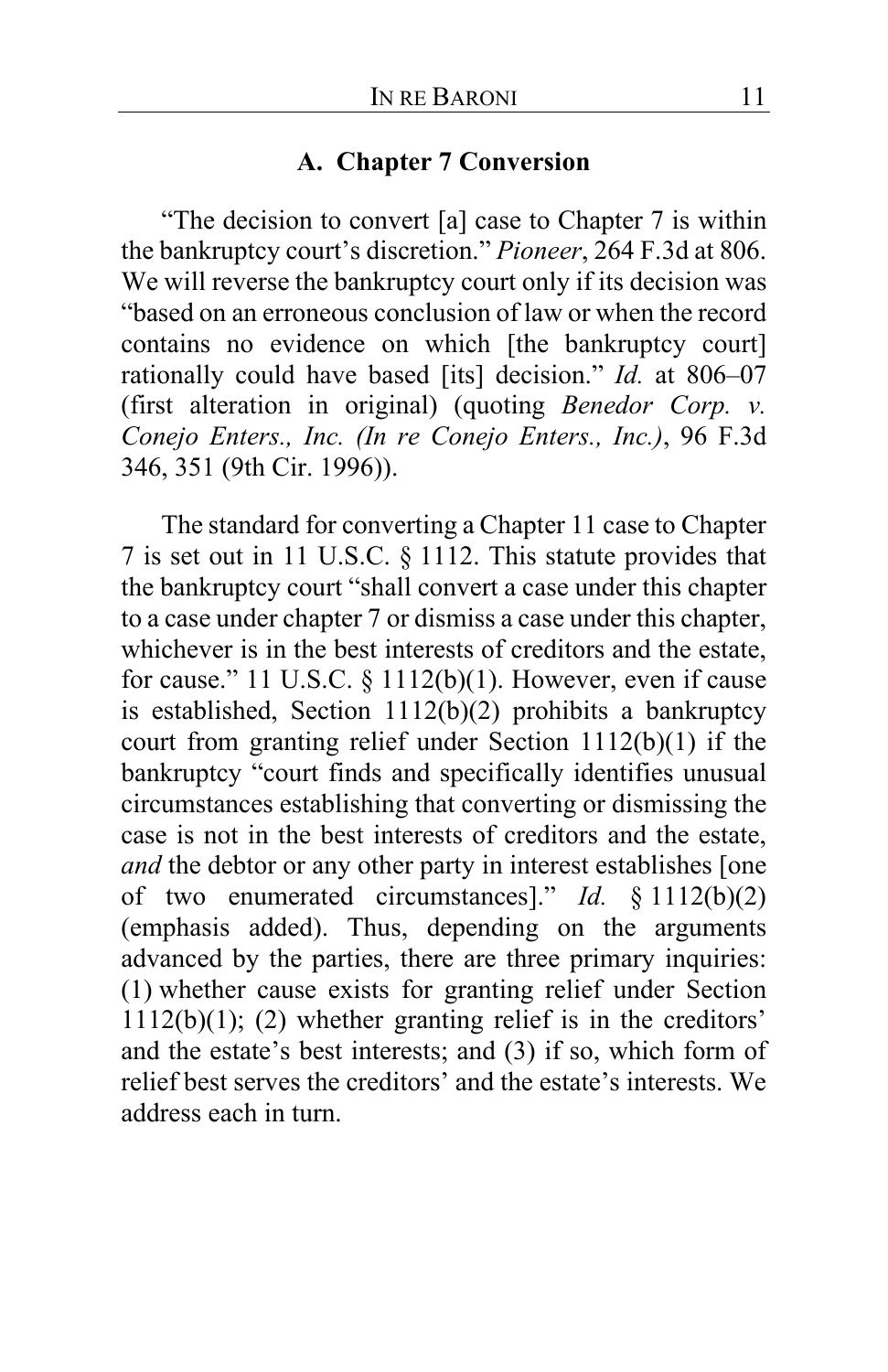#### **1. Cause**

We first address where the burden for establishing cause lies. Although the Ninth Circuit Bankruptcy Appellate Panel (BAP) has addressed this issue, *Sullivan v. Harnisch (In re Sullivan)*, 522 B.R. 604, 614 (B.A.P. 9th Cir. 2014) ("The movant bears the burden of establishing by a preponderance of the evidence that cause exists."), we have not. The parties here do not dispute that Bank of NYM, as the party seeking conversion, has the burden of establishing cause for granting conversion. And there is significant authority supporting this view. *See, e.g.*, *Loop Corp. v. U.S. Tr.*, 379 F.3d 511, 517– 18 (8th Cir. 2004); *In re Woodbrook Assocs.*, 19 F.3d 312, 317 (7th Cir. 1994); *In re Sullivan*, 522 B.R. at 614; *In re Rosenblum*, 609 B.R. 854, 863 (Bankr. D. Nev. 2019); 7 ALAN J. RESNICK & HENRY J. SOMMER, *Collier on Bankruptcy* ¶ 1112.04[4] (16th ed. 2012) [hereinafter *Collier on Bankruptcy*]. We take this opportunity to likewise establish that the party seeking relief under Section 1112(b)(1) has the initial burden of persuasion to establish that cause exists for granting such relief. Establishing cause is not definitive, of course, because the statute makes clear that even where cause is established, the bankruptcy court must still consider the best interests of creditors and the estate. 11 U.S.C. § 1112(b). It is also well established that bankruptcy courts have broad discretion in deciding whether to grant relief under Section 1112(b)(1), even where cause is established. *Pioneer*, 264 F.3d at 806–07.

We now turn to whether cause was shown in this case. "Cause" is a defined term, and it includes a "material default by the debtor with respect to a confirmed plan." 11 U.S.C. § 1112(b)(4)(N). The statute does not further define what constitutes a "material default," and we have not previously construed this term in the context of Section 1112(b). The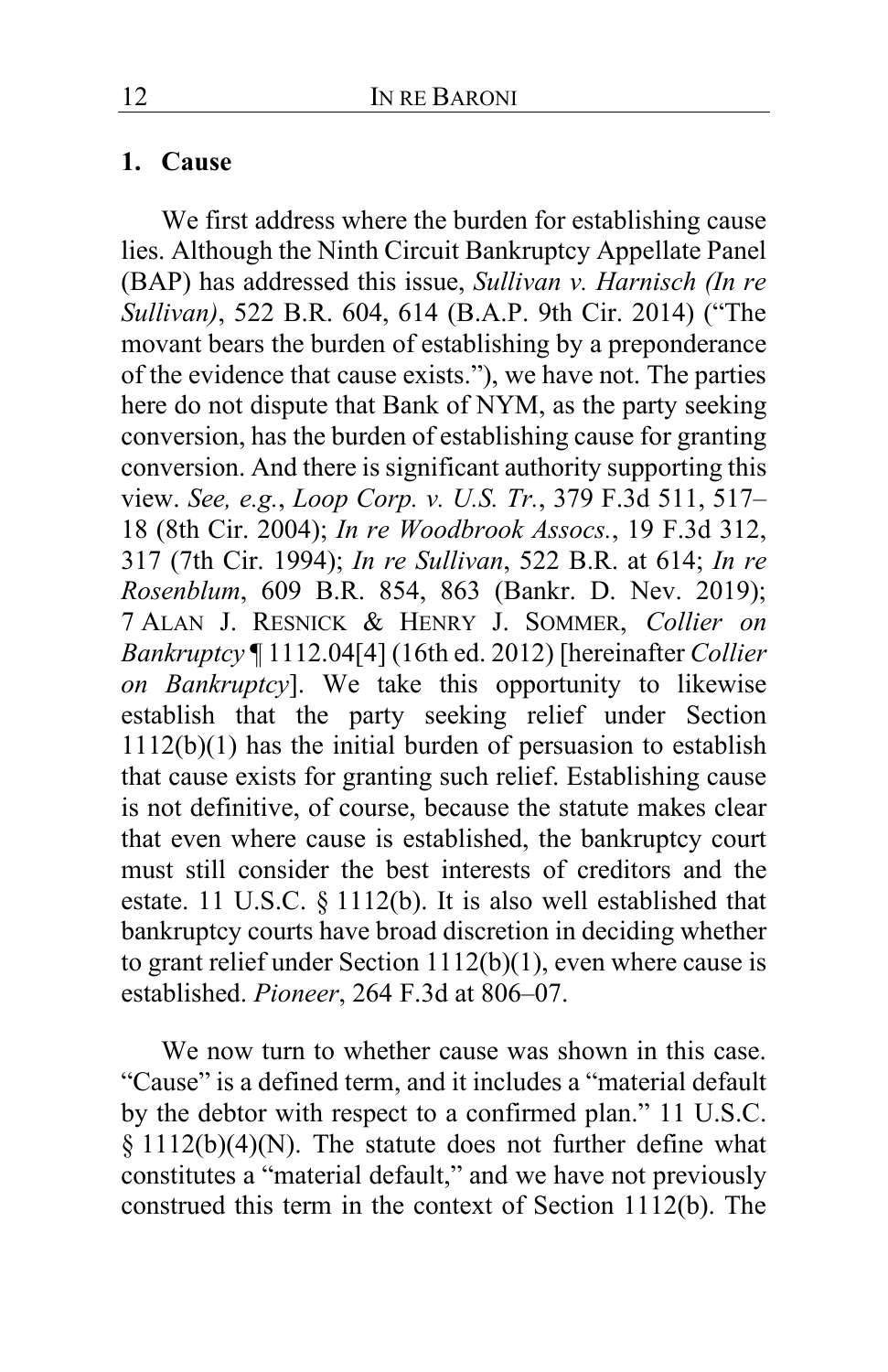Sixth Circuit has held that "[a] failure to make a payment required under the plan is a material default and is cause for dismissal." *AMC Mortg. Co. v. Tenn. Dep't of Rev. (In re AMC Mortg. Co., Inc.)*, 213 F.3d 917, 921 (6th Cir. 2000); *see also Collier on Bankruptcy* ¶ 1112.04[6][n] ("Although the Code does not define the term material, the failure to make payments when due under the plan can constitute a material default.").

Bankruptcy courts in the Ninth Circuit have followed this rule. *See, e.g.*, *Kenny G Enters., LLC v. Casey (In re Kenny G Enters., LLC)*, No. BAP CC-13-1527, 2014 WL 4100429, at \*13–14 (B.A.P. 9th Cir. Aug. 20, 2014) (unpublished) (holding that a "failure to pay creditors pursuant to the Plan certainly was" a material default constituting cause for conversion); *Warren v. Young (In re Warren)*, No. BAP EC-14-1390, 2015 WL 3407244, at \*5 (B.A.P. 9th Cir. May 28, 2015) (unpublished) (holding that "failure to make any payments to several unsecured creditors for more than four years in contravention of the Plan amounted to a material default and constituted cause to convert or dismiss the bankruptcy case"); *In re Red Door Lounge, Inc.*, 559 B.R. 728, 733 (Bankr. D. Mont. 2016) (failure to make monthly loan payments and pay property taxes was material default); *cf. Pryor v. U.S. Tr. (In re Pryor)*, No. 15-BK-19998, 2016 WL 6835372, at \*8–9 (B.A.P. 9th Cir. Nov. 18, 2016) (unpublished) (failure to make required quarterly fee payments to trustee was "cause for dismissal or conversion"). We agree with this view in principle.

One of the primary purposes of Chapter 11 is to allow a debtor facing financial hardships to continue business operations so that it "may be restructured to enable it to operate successfully in the future" because the business may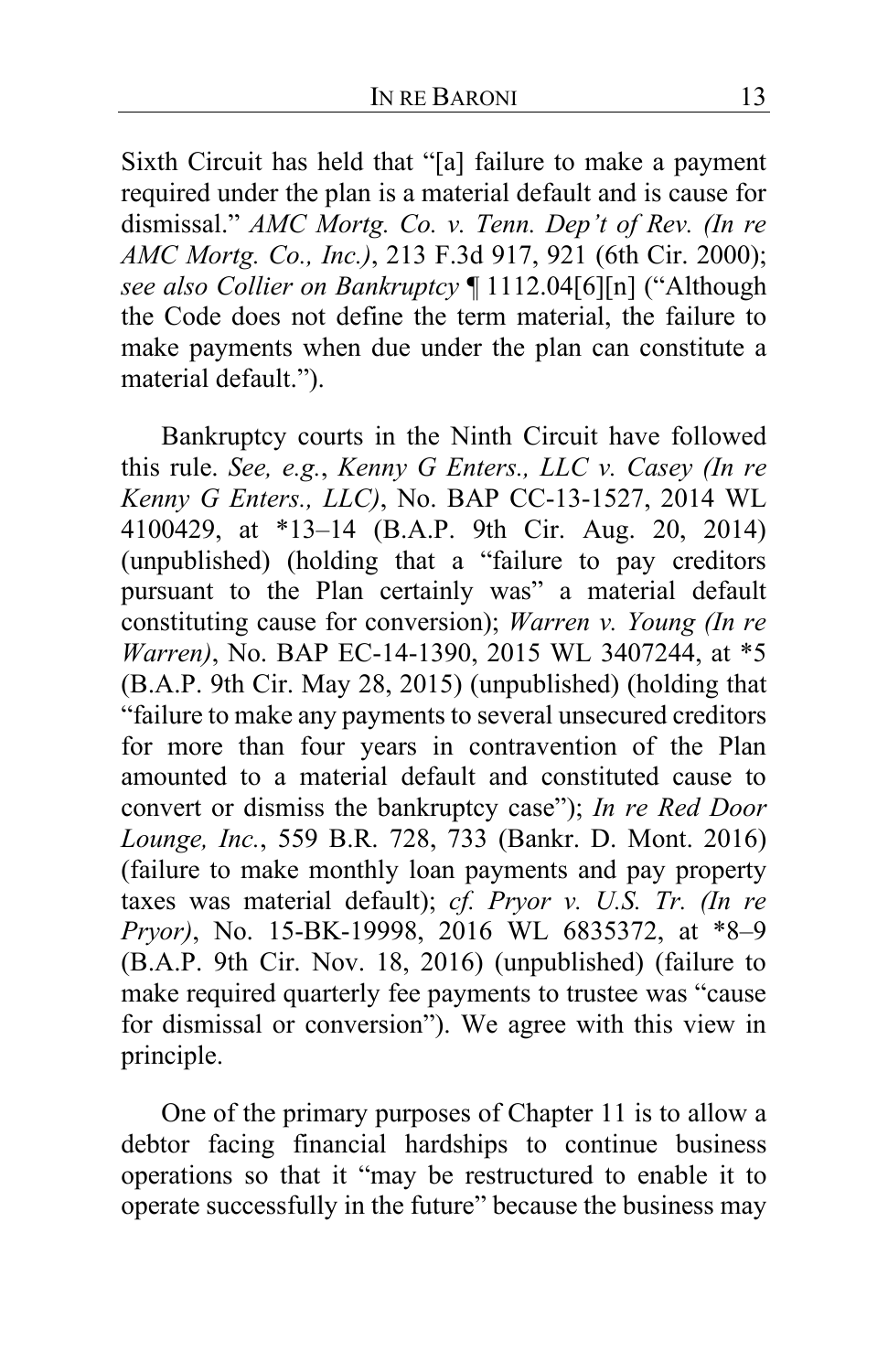be "more valuable" as a going concern than if it were liquidated. *U.S. v. Whiting Pools, Inc.*, 462 U.S. 198, 203 (1983). This purpose is reflected in Baroni's confirmed Plan that sought to restructure the debt underlying her troubled rental properties. And given the substantial effect that a confirmed Chapter 11 plan may have on creditors, an individual debtor generally may not receive a discharge under Chapter 11—even after a plan is confirmed—until the debtor has made all creditor payments contemplated in the confirmed Chapter 11 plan. 11 U.S.C.  $\S 1141(d)(5)(A)$ . Ensuring that payments to creditors are made is essential to effectuating the reorganization plan and accomplishing Chapter 11's policy objectives. Thus, we agree that failing to make required plan payments can be a material default of the plan, even if the debtor has made payments for an extended period before the default or taken other significant steps to perform the plan. *See Greenfield Drive Storage Park v. Cal. Para-Professional Servs., Inc. (In re Greenfield Drive Storage Park)*, 207 B.R. 913, 916–17 (B.A.P. 9th Cir. 1997) (finding material default where debtor ceased making plan payments after doing so for several years and rejecting debtor's argument that "there could be no material default because there was a 'substantial consummation' under the plan"); *see also Warren*, 2015 WL 3407244, at \*3, \*5 (finding material default where debtors paid some but not all creditors and rejecting debtors' argument that they had "substantially complied with the payment terms of the Plan"); *Collier on Bankruptcy* ¶ 1112.04[6][n] ("[A] default may occur long after the plan becomes effective and long after substantial consummation.").

However, that does not mean that *every* missed payment is a material default. There can be situations, for example, where the defaulted payment or the period of default is so minimal in context that it cannot fairly be characterized as a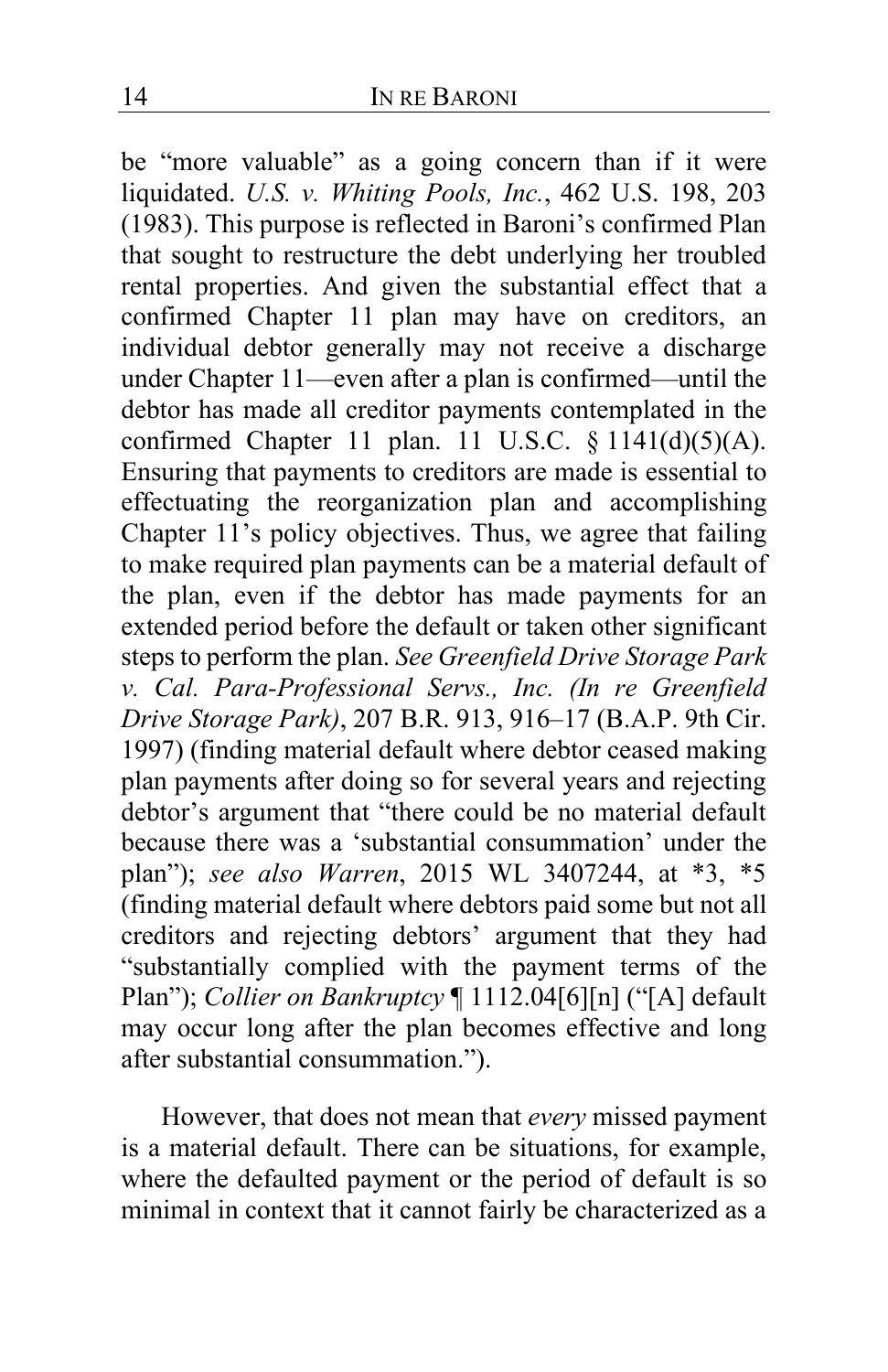*material* default. As a general matter, "material" means something that is "significant" or "essential." BLACK'S LAW DICTIONARY (11th ed. 2019). Furthermore, a Chapter 11 plan is "construed basically as a contract." *Hillis Motors, Inc. v. Haw. Auto. Dealers' Ass'n*, 997 F.2d 581, 588 (9th Cir. 1993). And under general contract principles, whether a breach is material depends on the "extent" of the deprivation from the benefit reasonably expected. Restatement (Second) of Contracts § 241 (Am. L. Inst. 1981). Therefore, factors relevant to determining whether missed payments are a material default of the plan include the number of missed payments, the number of aggrieved creditors, and how long the default occurred.

Here, Baroni's Plan required that if Bank of NYM's secured claim was allowed, she transfer the funds that she paid into the Reserve Account to Bank of NYM. The Plan also required that she start making her outstanding loan payments directly to Bank of NYM. As the bankruptcy court found, Baroni's payment obligations to Bank of NYM were triggered under the Plan, at the latest, when Baroni exhausted her appellate remedies in her adversary proceeding. This means that when the bankruptcy court granted conversion, Baroni had been in default under the Plan for at least six months with a past due amount of "at least \$200,000, if not more." This balance did not represent a single payment; it included *five years*' worth of installment payments paid into the Reserve Account, of which Bank of NYM had yet to see a dollar.

Baroni does not dispute that she failed to pay Bank of NYM as required under the Plan, but she argues that her failures were not "material" because she had "otherwise fully executed and performed [the] Plan" by making payments to other creditors and making payments into the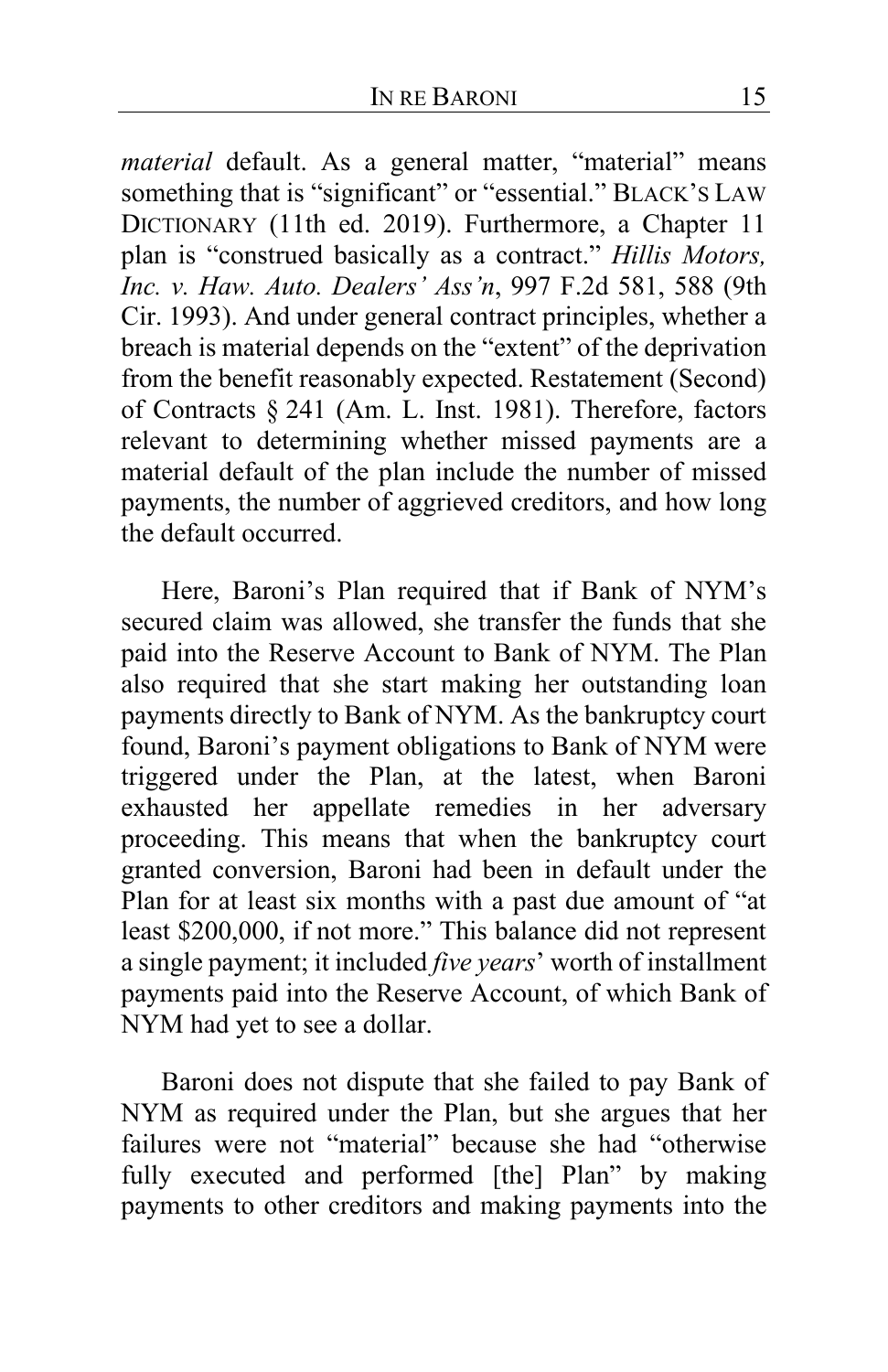Reserve Accounts while her adversary proceeding was pending. The bankruptcy court rejected this argument, and so do we. Even though Baroni properly performed other obligations imposed by the Plan, she defaulted on her obligations related to Bank of NYM's secured claim. And both the amount and the length of time of this default were significant. Therefore, we conclude that the bankruptcy court did not err in finding cause for conversion in this case.

## **2. Best Interests of the Creditors and the Estate**

Before the bankruptcy court can grant conversion, it must consider whether this relief, as opposed to some other remedy, is in best interests of the creditors and the estate. 11 U.S.C. § 1112(b)(1). And when raised, it must also consider whether there are unusual circumstances that indicate that the creditors' and the estate's interests are best served by not granting relief under Section 1112(b) and allowing the Chapter 11 proceeding to continue. *Id.*  § 1112(b)(2). In analyzing these issues, the bankruptcy court "must consider the interests of *all* of the creditors." *Shulkin Hutton, Inc., P.S. v. Treiger (In re Owens)*, 552 F.3d 958, 961 (9th Cir. 2009) (citation omitted). Baroni has argued that there are unusual circumstances counseling against awarding Section 1112(b) relief. Therefore, we address that question first and then we address whether the form of relief the bankruptcy court granted was within its discretion.

### **a. Is any relief warranted?**

The bankruptcy court may not grant relief if it "finds and specifically identifies unusual circumstances" establishing that granting Section 1112(b) relief "is not in the best interests of the creditors and the estate" and that the debtor's conduct triggering the request for relief was reasonably justified and curable within a reasonable time. 11 U.S.C.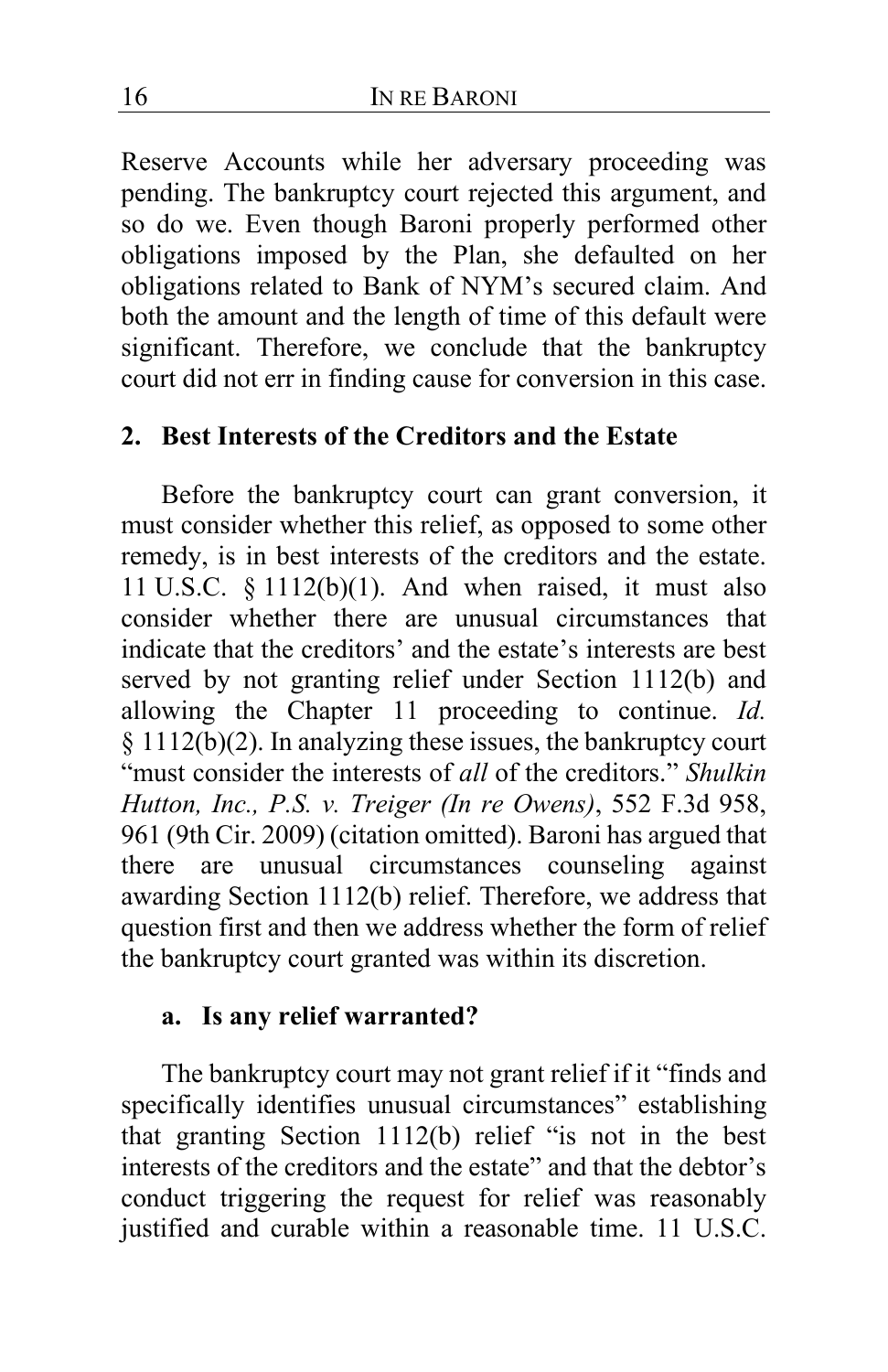§ 1112(b)(2). The BAP has reasoned that the term "unusual circumstance" "contemplates conditions that are not common in chapter 11 cases." *Mahmood v. Khatib (In re Mahmood)*, No. 15-BK-25281, 2017 WL 1032569, at \*8 (B.A.P. 9th Cir. Mar. 17, 2017) (unpublished) (quoting *In re Prod. Int'l Co.*, 395 B.R. 101, 109 (Bankr. D. Ariz. 2008)); *see also Collier on Bankruptcy* ¶ 1112.05[2] ("[T]he word 'unusual' contemplates facts that are not common to chapter 11 cases generally."). Accordingly, courts have held that difficulty making plan payments, disputes regarding the validity and amounts of claims, and other similar issues are not "unusual circumstances." *E.g.*, *In re Mahmood*, 2017 WL 1032569, at \*8 ("[D]isputes over liens and their respective priority are not 'unusual circumstances.'"); *Green v. Howard Fam. Tr.* (*In re Green)*, No. BR 14-15981-ABL, 2016 WL 6699311, at \*10–11 (B.A.P. 9th Cir. Nov. 9, 2016) (unpublished) (concluding existence of default judgment and "pending dischargeability actions or claim objections" are not unusual circumstances); *In re Wallace*, No. 09- 20496-TLM, 2010 WL 378351, at \*7 (Bankr. D. Idaho Jan. 26, 2010) (unreported) (a "contentious dispute over a creditor's claim is not an unusual circumstance in a chapter 11 case"); *see also In re Fisher*, No. 07-61338-11, 2008 WL 1775123, at \*5 (Bankr. D. Mont. Apr. 15, 2008) (unreported) (unusual circumstances are those that "demonstrate that the purposes of [C]hapter 11 would be better served by maintaining the case as a chapter 11 proceeding").

Conversely, courts have found that unusual circumstances counseling against granting relief exist where continuing the case in Chapter 11 will likely yield a higher recovery for creditors without the usual risks of failure associated with a Chapter 11 plan. *See, e.g.*, *In re Orbit Petroleum, Inc.*, 395 B.R. 145, 149 (Bankr. D.N.M. 2008) (continuing in Chapter 11 would leave "[c]reditors and the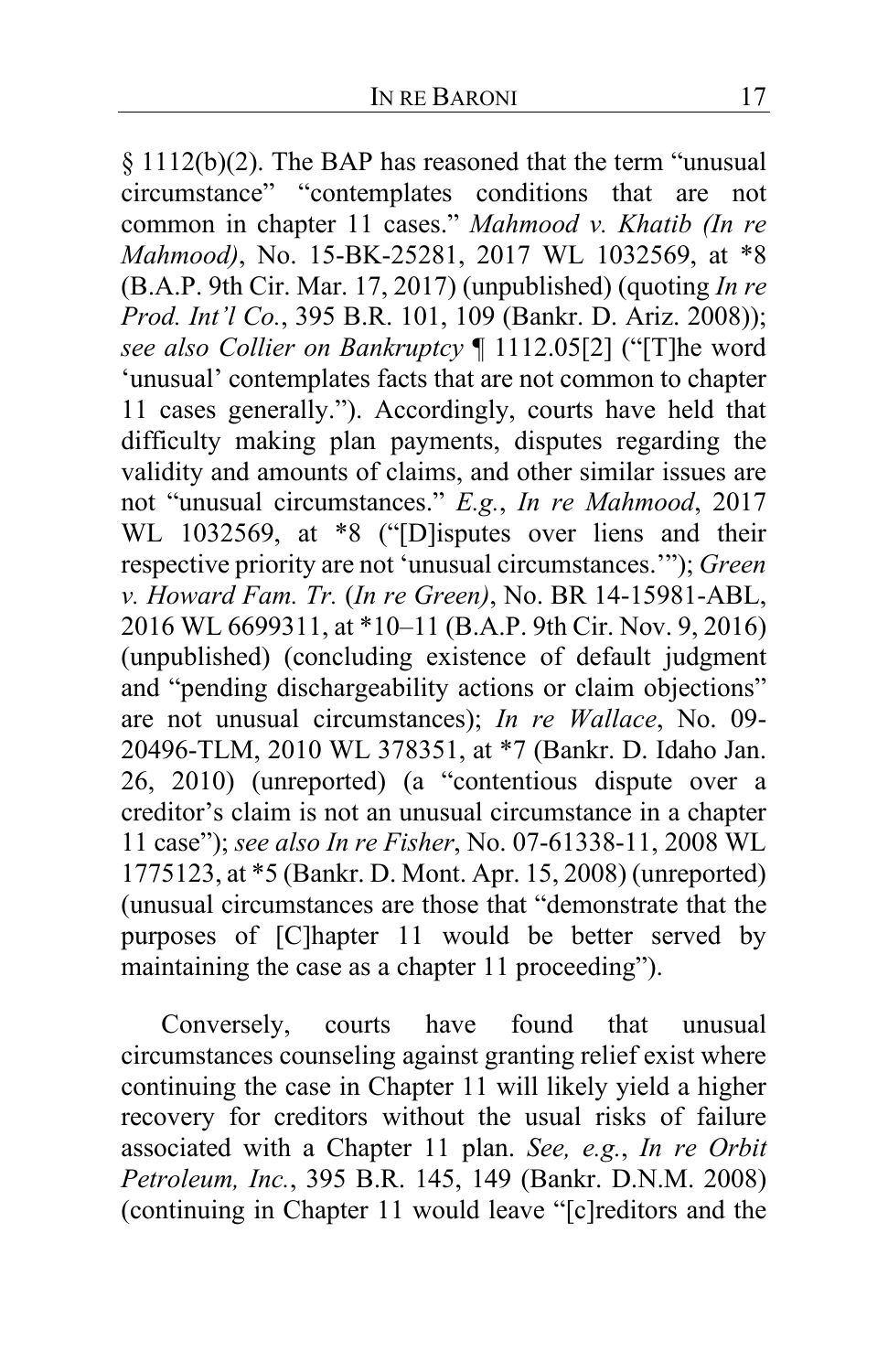estate ... far better off" than dismissal or conversion because the proposed plan provided for a significant capital infusion that would pay all creditors in full as of the effective date of the plan); *In re Costa Bonita Beach Resort Inc.*, 479 B.R. 14, 43 (Bankr. D.P.R. 2012) (unusual circumstances existed where Chapter 11 plan was more protective of unsecured creditors than other options); *In re Melendez Concrete Inc.*, 11-09-12334 JA, 2009 WL<br>2997920. at \*7 (Bankr. D.N.M. Sept. 15, 2009)  $*7$  (Bankr. D.N.M. Sept. 15, 2009) (unpublished) (finding unusual circumstances where debtor's assets were three times more valuable than its secured debt and various circumstances, including an economic recission, established that creditors were likely to recover more in Chapter 11 than liquidation).

We agree that circumstances inherently present in bankruptcy, such as disputes regarding the validity and amount of a creditor's claim, are not "unusual" for purposes of Section 1112(b)(2). To meet this standard, there must be something beyond the inherent financial pressures and adversarial differences involved in a bankruptcy case to establish that the purposes of Chapter 11 or the creditors' interests are better served by continuing under that chapter.

Baroni argues that the bankruptcy court should not have converted her case to Chapter 7 because her ability to immediately cure her default by paying the bank the Reserve Account funds was an unusual circumstance given the confusion caused by the two 1099-Cs that she and her husband received. Baroni misunderstands the law. The statute makes clear that the ability to cure a default is not itself an unusual circumstance because unusual circumstances and the ability to cure are two separate aspects of what must be shown to establish that no Section 1112(b)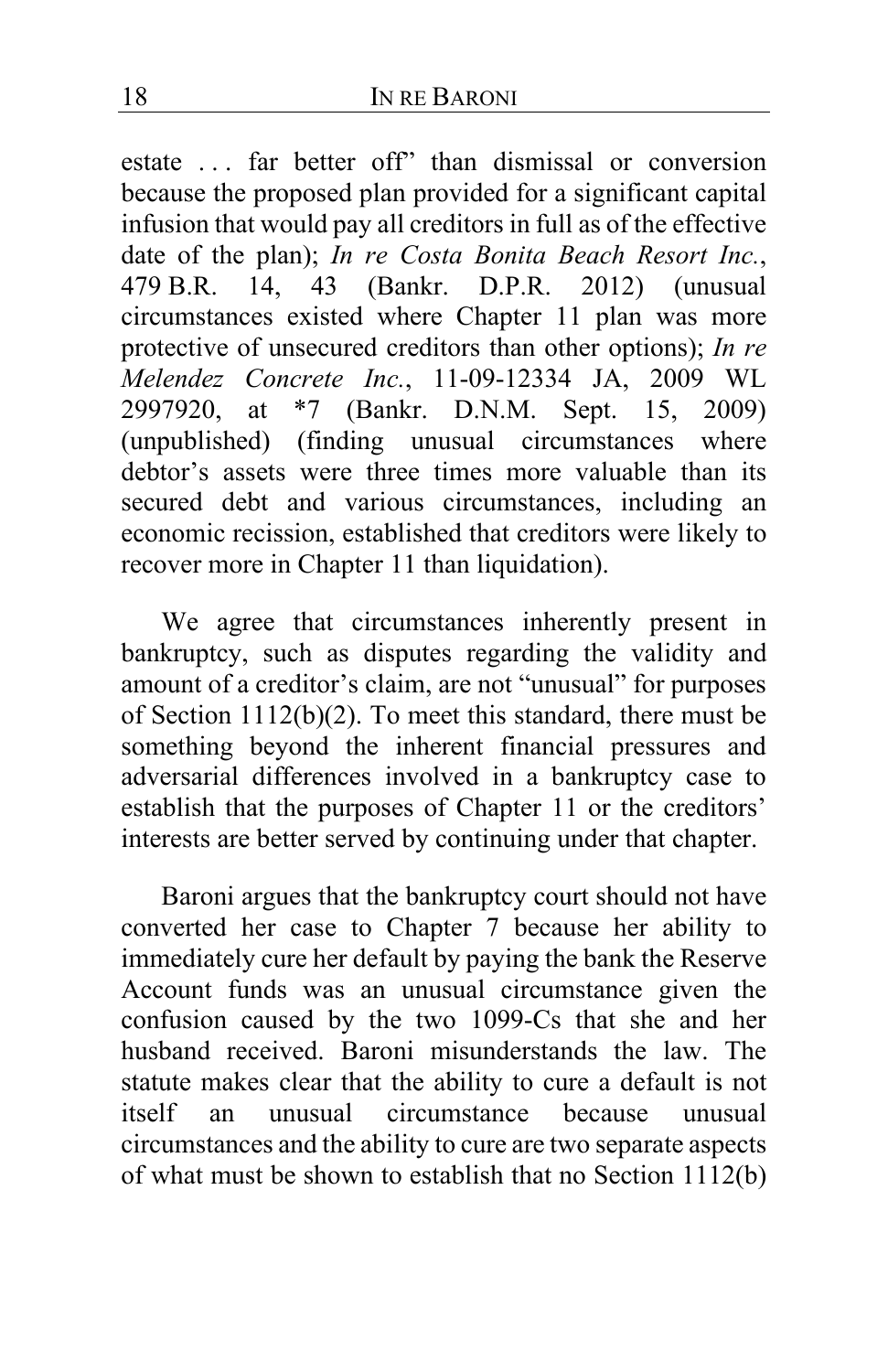relief should be granted even though cause for granting such relief was established. 11 U.S.C. § 1112(b)(2).

Moreover, Baroni's arguments as to why allowing her to immediately cure her default demonstrate only why granting relief was not in *her* best interests. But the ultimate question is the best interests of the *creditors and the estate*. *Id.*; *see Khan v. Rund (In re Khan)*, No. BAP CC-11-1542-HPAD, 2012 WL 2043074, at \*8 (B.A.P. 9th Cir. June 6, 2012) (unpublished). She does not explain why allowing her to transfer the reserve funds, as she should have done long before, was in the best interests of the creditors or the estate, particularly where she had an ongoing payment obligation and a track record of not making payments voluntarily.

We note further that even if the asserted IRS form confusion was a unique circumstance, Baroni's reliance on this as justification for not paying Bank of NYM as required under the Plan is just a continuation of her challenge to the bank's secured claim, which she had already litigated unsuccessfully. And as the bankruptcy court noted, Baroni failed to raise her 1099-C argument until after she lost her adversary proceeding against Bank of NYM.

For these reasons, we conclude that the bankruptcy court did not abuse its discretion in concluding that Section 1112(b)(2)'s unusual-circumstances exception to granting relief does not apply.

### **b. Does conversion best serve the creditors and the estate?**

Baroni also argues that the bankruptcy court did not adequately consider which remedy—dismissal or conversion—was warranted. We are unpersuaded. The bankruptcy court considered the effect of the administration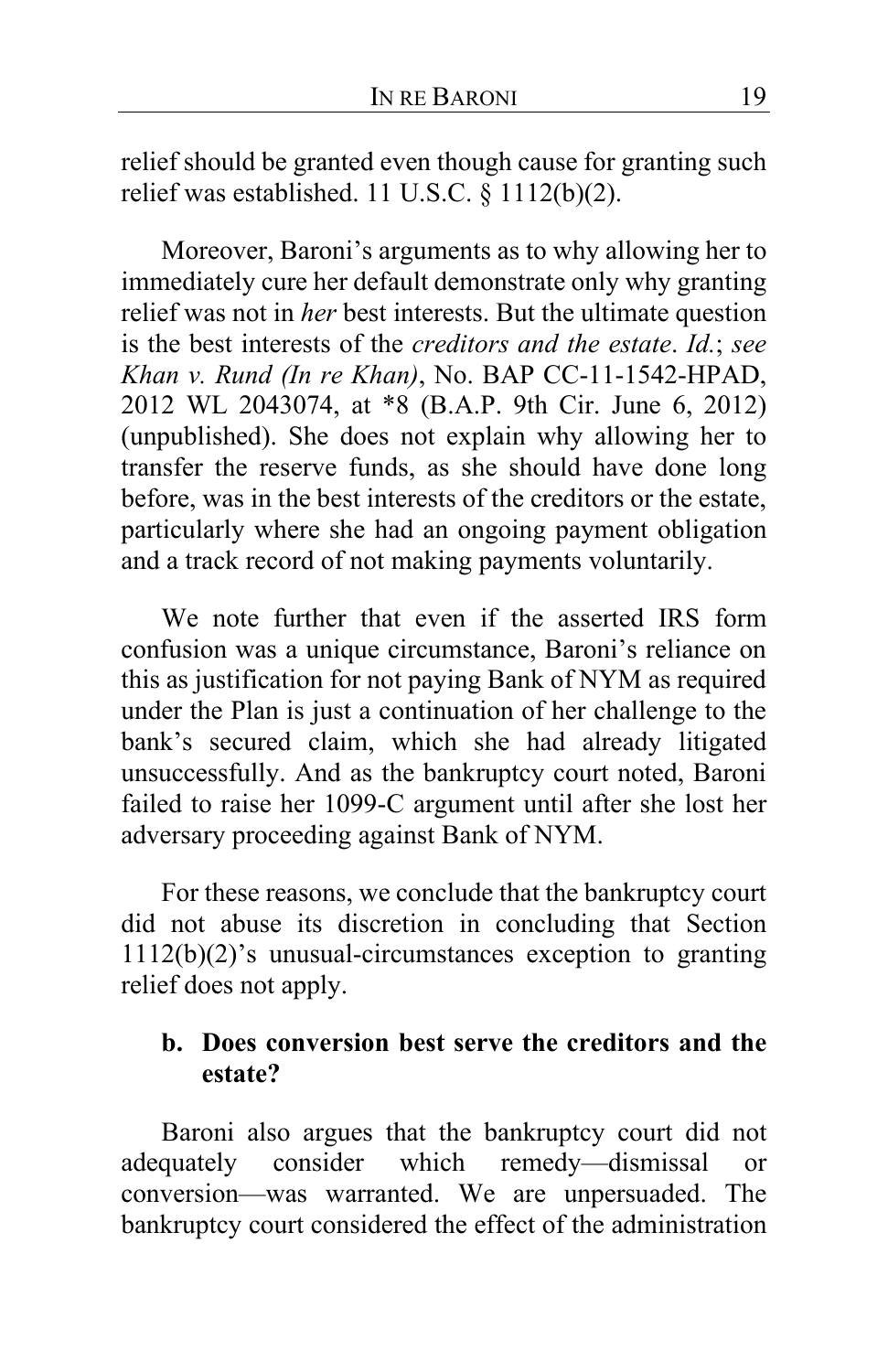fees that would be incurred under Chapter 7 and determined that they did not substantially detract from the estate. As for creditor interests, Bank of NYM and Wells Fargo specifically explained to the bankruptcy court during both the conversion hearing and the subsequent reconsideration hearing why they preferred to "take [their] chances with [a Chapter 7 trustee]" given the difficulties Baroni had created as a debtor-in-possession.**[3](#page-19-0)** And while a court must consider the best interests of all creditors, *In re Owens*, 552 F.3d at 960–61, the bankruptcy court had no basis to find that any creditor received less in Chapter 7 than in Chapter 11.

First, no creditor objected to Bank of NYM's motion for conversion.**[4](#page-19-1)** *See Renewable Energy, Inc. v. U.S. Tr. (In re Renewable Energy, Inc.)*, No. BAP WW–15-1089–KuJuTa, 2016 WL 7188656, at \*5 (B.A.P. 9th Cir. Dec. 9, 2016) (unpublished) (finding no error in bankruptcy court decision to choose conversion over dismissal when no creditor objected). And second, the bankruptcy court determined that conversion would bring a quicker resolution because

<span id="page-19-0"></span>**<sup>3</sup>** Baroni argues, and Bank of NYM admits, that conversion may not have been in the best interest of creditors if the assets and sale and rental proceeds at issue in the turnover order did not revest in the Chapter 7 estate, which is the issue raised in the second appeal. As we hold the assets did revest in the estate, we do not address this point.

<span id="page-19-1"></span>**<sup>4</sup>** Baroni argues that Bank of NYM failed to give proper notice of its conversion motion to post-petition, post-confirmation creditors. However, she did not raise this argument until her motion for reconsideration, and as a result the bankruptcy court deemed the issue waived. Even overlooking that Baroni did not directly appeal the bankruptcy court's order on reconsideration, a court "'does not abuse its discretion when it disregards legal arguments made for the first time' on a motion to alter or amend a judgment." *United Nat'l Ins. Co. v. Spectrum Worldwide, Inc.*, 555 F.3d 772, 780 (9th Cir. 2009) (quoting *Zimmerman v. City of Oakland*, 255 F.3d 734, 740 (9th Cir. 2001)).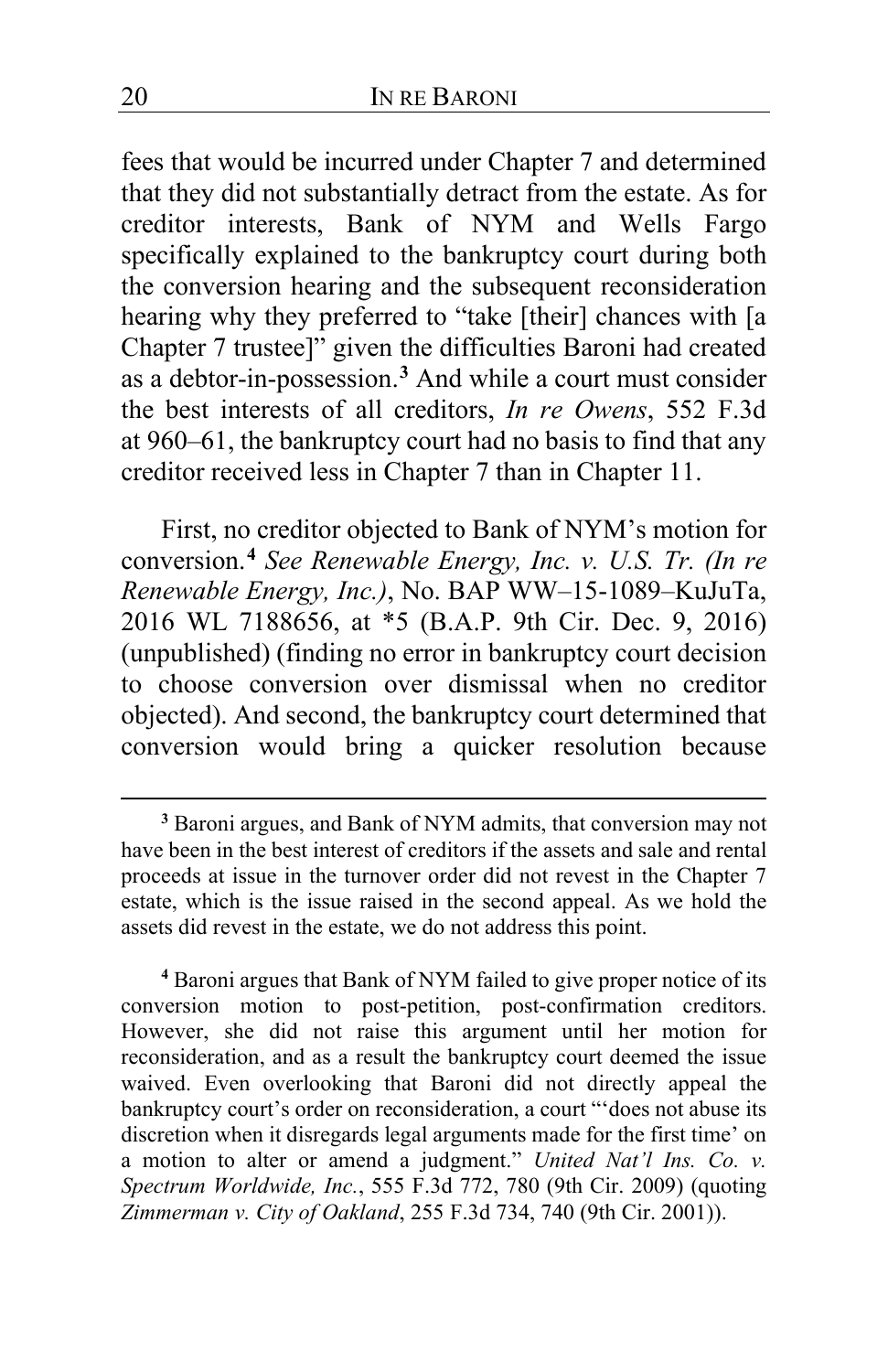dismissal would require the creditors to freshly pursue their claims against Baroni who had "been litigating now for six years," longer than the five years contemplated in the Plan itself.**[5](#page-20-0)** *See In re Red Door Lounge*, 559 B.R. at 737. Again, the record establishes that the bankruptcy court conducted the proper analysis in assessing which remedy to select, and we find no abuse of discretion in its decision to convert Baroni's case to Chapter 7.

For all these reasons, we affirm the bankruptcy court's order granting Bank of NYM's motion to convert Baroni's bankruptcy from Chapter 11 to Chapter 7.

#### **B. Asset Turnover**

In Baroni's second appeal, she challenges the bankruptcy court's order requiring her to turn over the rent and sale proceeds from her rental properties to the Chapter 7 Trustee. Whether property is included in a bankruptcy estate is a question of law subject to de novo review. *Klein v. Anderson (In re Anderson)*, 988 F.3d 1210, 1213 (9th Cir. 2021) (per curiam). We also review issues of statutory interpretation de novo. *Connell v. Lima Corp.*, 988 F.3d 1089, 1097 (9th Cir. 2021).

We start with the bedrock principle that filing a bankruptcy petition creates a bankruptcy estate consisting of "all legal or equitable interests of the debtor in property as of the commencement of the case." 11 U.S.C.  $\S$  541(a)(1). Under Chapter 11, "the confirmation of a plan vests all of the property of the estate in the debtor" and "the property dealt with by the plan is free and clear of all claims and

<span id="page-20-0"></span>**<sup>5</sup>** Indeed, Baroni had filed another adversary proceeding raising the 1099-C issues.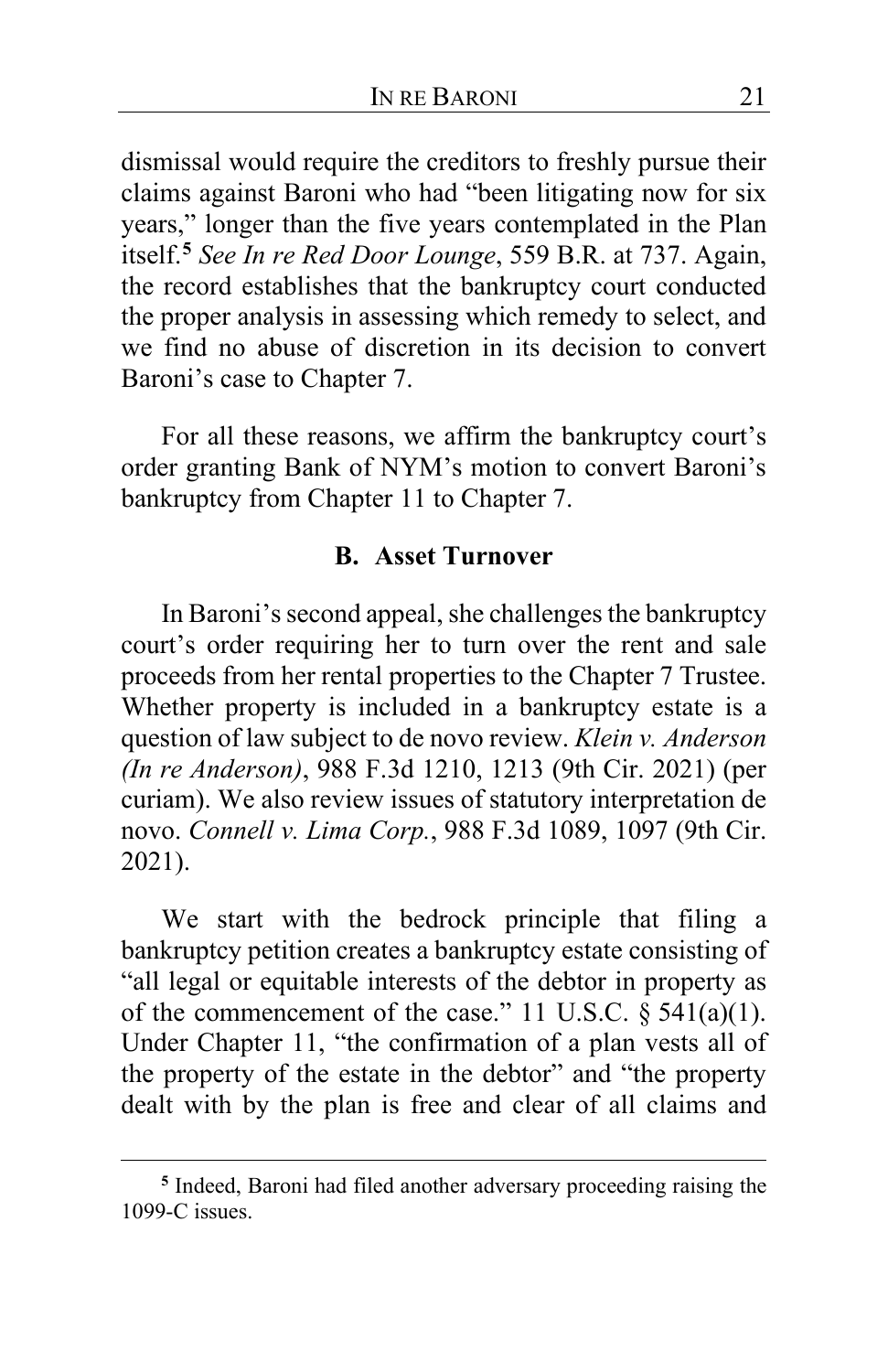interests of creditors." *Id.* § 1141(b), (c); *see Hillis Motors*, 997 F.2d at 587. Baroni argues that when her Plan was confirmed, this vesting provision vested all property of the Chapter 11 estate in her, leaving the Chapter 11 estate terminated or empty. Consequently, when the bankruptcy court converted the case to Chapter 7, six years after the Plan was confirmed, the Chapter 7 estate had no assets.

The Bankruptcy Code is silent as to what constitutes the bankruptcy estate when a Chapter 11 case is converted to Chapter 7 after plan confirmation. Relying on our caselaw and the Central District of California's local bankruptcy rules, the bankruptcy court concluded that the undistributed rental property proceeds reverted to the bankruptcy estate upon conversion to Chapter 7. Because we conclude that our caselaw answers this question, we do not address the Central District's local bankruptcy rule.

Given Congress's silence, courts have varied in their approach to what happens with the bankruptcy estate upon conversion from Chapter 11 to Chapter 7. *See, e.g.*, *Hagan v. Hughes (In re Hughes)*, 279 B.R. 826, 829–30 (Bankr. S.D. Ill. 2002) (listing differing approaches); *In re Sundale, Ltd.*, 471 B.R. 300, 305–06 (Bankr. S.D. Fla. 2012) (same). We have addressed this issue and have emphasized that the vesting provisions in 11 U.S.C. § 1141 are "explicitly subject to the provisions of the plan." *Pioneer*, 264 F.3d at 807 (quoting *Hillis Motors*, 997 F.2d at 587). We have also made clear that the plan does not need to explicitly state that assets revest in a converted Chapter 7 estate for this to happen. *Pioneer*, 264 F.3d at 807.

Although not a conversion case, our decision in *Hillis Motors* is instructive. There, we analyzed whether estate property in a Chapter 11 case remained subject to the automatic stay after confirmation in the context of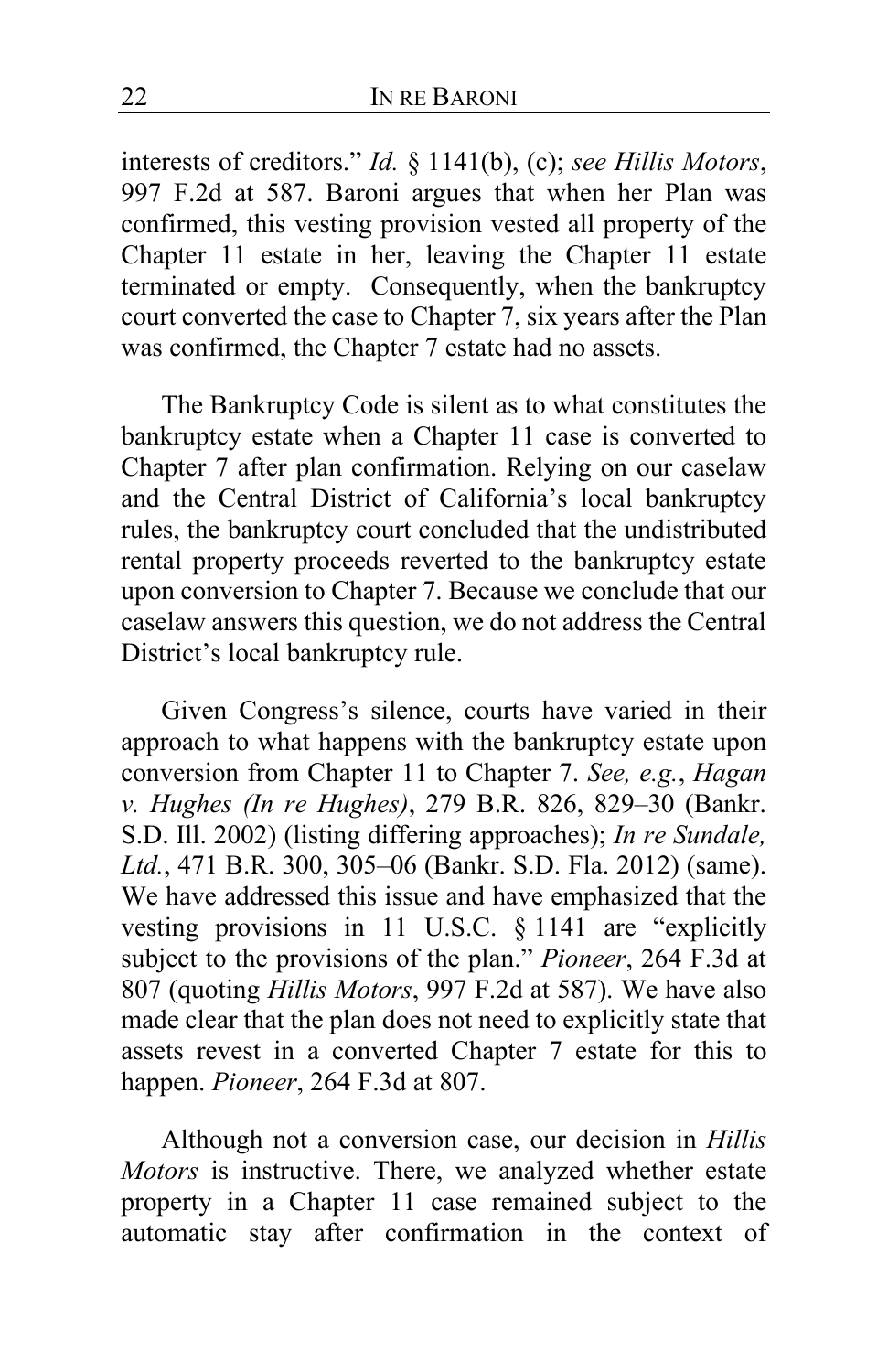determining whether a stay violation had occurred. *Hillis Motors*, 997 F.2d at 586–89. We concluded that there was a post-confirmation estate, the assets at issue were part of the estate, and the assets were subject to the stay due to several "atypical" provisions in the plan. *Id.* at 589–90. For example, the plan required payment of post-confirmation profits into the estate for later distribution; it protected the estate from post-confirmation claims through a post-confirmation stay; it contemplated that any debt discharge would occur in the future; and it required that the debtor's business be "conducted under court supervision via the trustee until all . . . creditors were paid," depriving the debtor of the freedom "to deal with its property and the world as it would have been [able to] if it had not been subject to the jurisdiction of the bankruptcy court." *Id.* at 587–90. Together, these provisions indicated that "[a]lthough there was a confirmed plan, the reorganization process continued post-confirmation." *Id.* at 589. Thus the "language, purposes, and context" of the plan caused the property to remain part of the estate and thus protected by the stay, post-confirmation because the property "did not revest in the debtor at confirmation." *Id.* at 590.

Subsequent cases addressing conversion have relied on *Hillis Motors*. In *Pioneer*, several beneficiaries of a confirmed Chapter 11 plan complained that a liquidation corporation, formed under the plan to take "possession of and liquidate[] property of a debtor for distribution to creditors," was producing insufficient proceeds and refusing to provide financial information. 264 F.3d at 804–08. The bankruptcy court converted the case to Chapter 7 and held, despite plan confirmation, that the unadministered assets had revested in the Chapter 7 estate. *Id.* at 806. The BAP affirmed.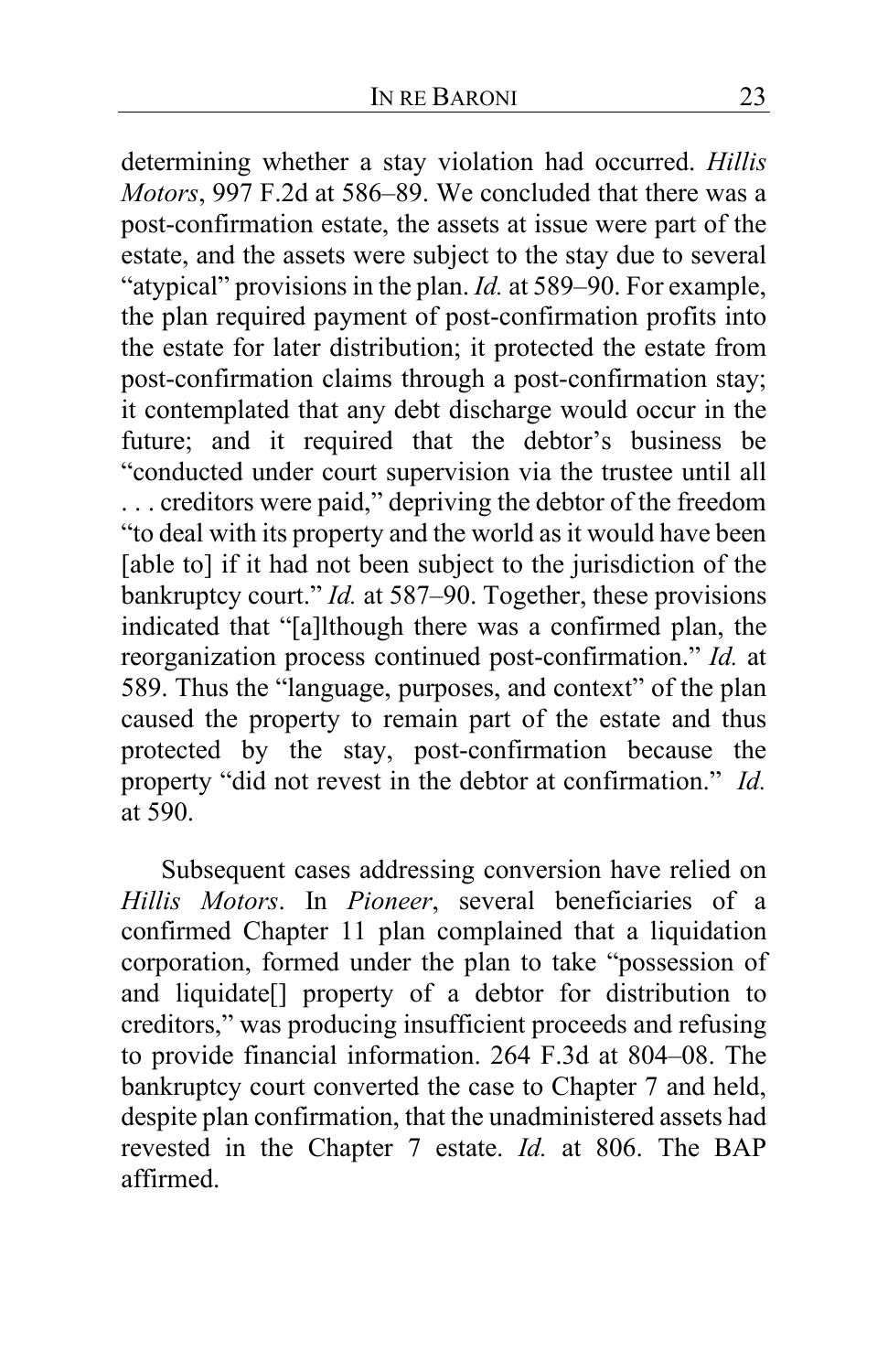On appeal to this court, the debtor argued that "the Chapter 11 estate vanished upon confirmation," and thus "no estate existed to be converted to Chapter 7 for administration by a Chapter 7 trustee." *Id.* at 807. We rejected this argument, holding that "[u]nder these circumstances" the "language and purpose of the [plan] demonstrate[d] that assets that vested in [the liquidation corporation] upon confirmation revested in the estate when the bankruptcy court converted the case to Chapter 7." *Id.* at 807–08. Citing *Hillis Motors*, we reasoned that although the plan did not expressly contemplate the effect of conversion, it<br>"(1) contain[ed] explicit provisions regarding the explicit provisions regarding the distribution of liquidation proceeds to the [creditors], the plan's primary beneficiaries, and (2) g[ave] the bankruptcy court broad powers to oversee implementation of the plan." *Id.* at 807. Thus, the "assets held by [the liquidation corporation] for the benefit of the [plan beneficiaries] bec[a]me assets of the estate upon conversion to Chapter 7." *Id.* at 808.

Based on this authority, the BAP has applied the socalled "two prongs" of *Pioneer* in determining whether assets revest in the Chapter 7 estate upon conversion: (1) whether there is "an explicit provision regarding the distribution of future proceeds of an asset to creditors," and (2) whether the plan retains "broad powers in the bankruptcy court to oversee implementation of the plan." *Captain Blythers, Inc. v. Thompson* (*In re Captain Blythers, Inc.)*, 311 B.R. 530, 535–36 (B.A.P. 9th Cir. 2004); *see United States v. Villalobos (In re Villalobos)*, No. BAP NV-13- 1179, 2014 WL 930495, at \*8–9 (B.A.P. 9th Cir. Mar. 10, 2014) (unpublished). *Pioneer* does not create "prongs," or separate elements that are necessary to a finding that assets revest in a Chapter 7 estate. This analysis derives from *Hillis Motors*, which found myriad plan provisions indicated that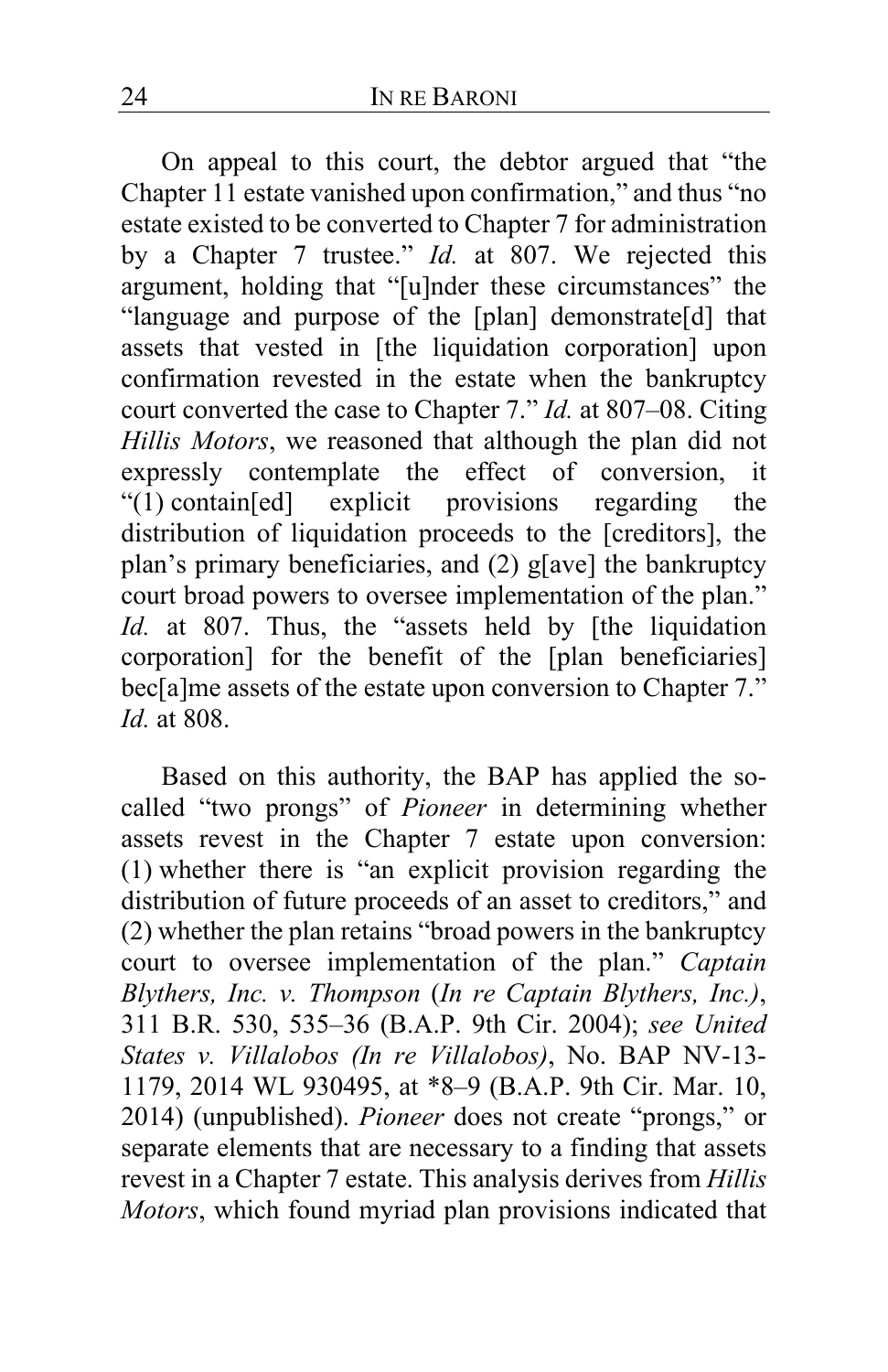"the reorganization process continued post-confirmation" and thus the property "did not revest in the debtor at confirmation." *Hillis Motors*, 997 F.2d at 589–90.

The central question is whether the Plan's "language, purposes, and context" changed the effect of the general vesting provisions in 11 U.S.C. § 1141 after conversion to Chapter 7. *Id.* at 590. This was the question presented in *Pioneer*, where we considered the "prongs" as just two "circumstances" in determining the plan's purpose and requirements. 264 F.3d at 808. *Pioneer* did not limit courts to considering only these two "circumstances" when deciding whether assets revest in a Chapter 7 estate after conversion. *See id.* Thus, we clarify that a bankruptcy court should undertake a holistic analysis of the plan to determine whether its provisions deviate from the default vesting rule in 11 U.S.C. § 1141(b).**[6](#page-24-0)** *Hillis Motors*, 997 F.2d at 590; *Pioneer*, 264 F.3d at 808.

Turning to the language, purposes, and context of Baroni's Plan, it has no express provision dealing with postconfirmation conversion and states that confirmation of the Plan "vests all property of the estate in the Debtor" and that Baroni "will retain all assets." Indeed, Baroni points out that, under the terms of the Plan, she was able to rent out the properties as she saw fit. But that is only one piece of the analysis.

The Plan also provides that Baroni's rental properties were subject to disputed proofs of claim which, at plan

<span id="page-24-0"></span>**<sup>6</sup>** Indeed, as the BAP has reasoned, the second so-called "prong" may not add much to the analysis anyway, as the bankruptcy court's ongoing jurisdiction is likely satisfied in most Chapter 11 cases. *In re Captain Blythers*, 311 B.R. at 535.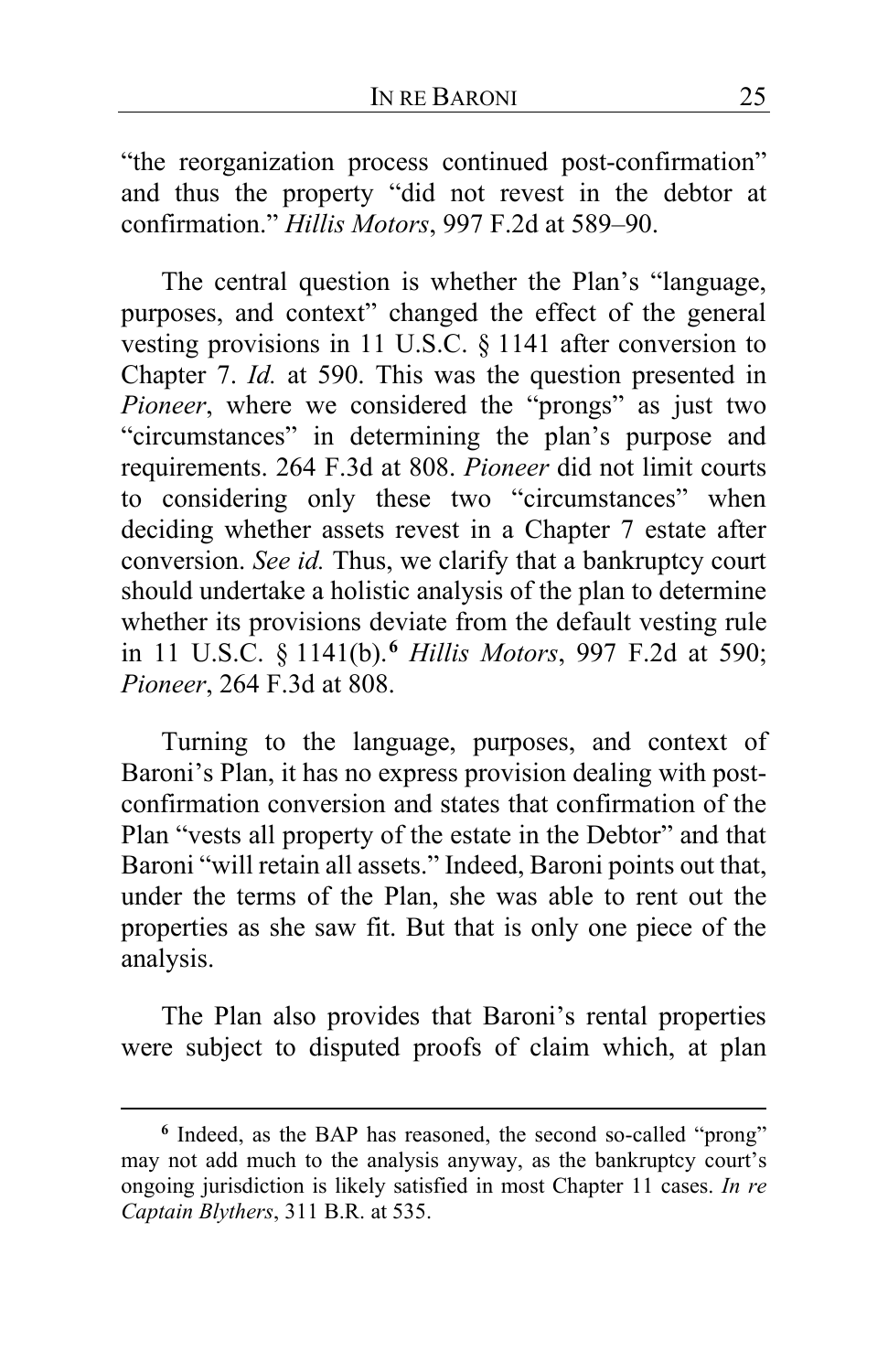confirmation, remained unresolved and required resolution by the bankruptcy court before any type of distribution could happen. The Plan required Baroni to make regular installment payments into Reserve Accounts which would revert to her creditors if her challenges to their claims were unsuccessful. Furthermore, a significant portion of the future Plan payments came from the "monthly rental income [Baroni] receive[s] from the rental properties," which was a "source[] of money earmarked to pay creditors." The "Future Financial Outlook" section of the Plan has several paragraphs discussing the properties and how they were intended to assist in paying for the Plan, and the Plan describes each property in detail including how much rent each was generating. Taken together, these provisions do not establish that Baroni received the properties "free and clear of all claims and interest of creditors" at confirmation, as would be the case under the general vesting provisions in 11 U.S.C. § 1141. Instead, the income from the properties remained subject to the Plan because the premise of the Plan was to pay creditors with the ongoing income stream from the rental properties. This was how the Plan accomplished the Chapter 11 reorganization.

Baroni disputes this reading of the Plan and asserts that the Plan gave her creditors the right to foreclose on their liens against the rental properties when she defaulted on her Plan payments, which she argues indicates that the Plan did not contemplate future distributions. This argument is not persuasive. The Plan prohibited Baroni's creditors from enforcing their "pre-petition claims against the Debtor or the Debtor's property until the date the Debtor receives a discharge." This means that the Plan required Baroni's creditors to return to bankruptcy court to seek relief from the stay before taking any enforcement action against Baroni. That the Plan provided ongoing stay benefits indicates that